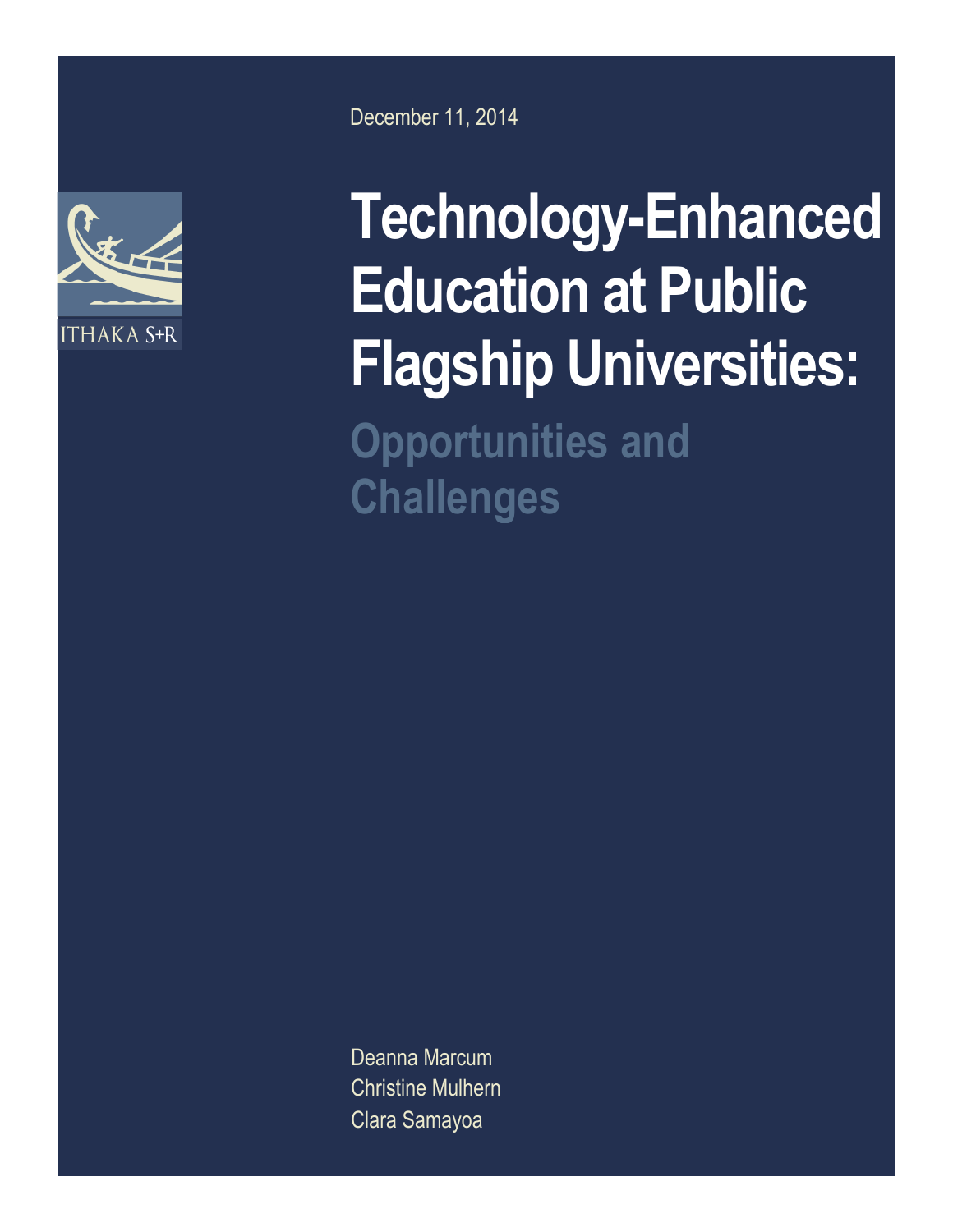

Ithaka S+R is a strategic consulting and research service provided by ITHAKA, a not-for-profit organization dedicated to helping the academic community use digital technologies to preserve the scholarly record and to advance research and teaching in sustainable ways. Ithaka S+R focuses on the transformation of scholarship and teaching in an online environment, with the goal of identifying the critical issues facing our community and acting as a catalyst for change. JSTOR, a research and learning platform, and Portico, a digital preservation service, are also part of ITHAKA.

Copyright 2014 ITHAKA. This work is licensed under a Creative Commons Attribution-NonCommercial 4.0 International License. To view a copy of the license, please see http://creativecommons.org/licenses/by-nc/4.0/.

ITHAKA is interested in disseminating this report as widely as possible. Please contact us with any questions about using the report: research@ithaka.org.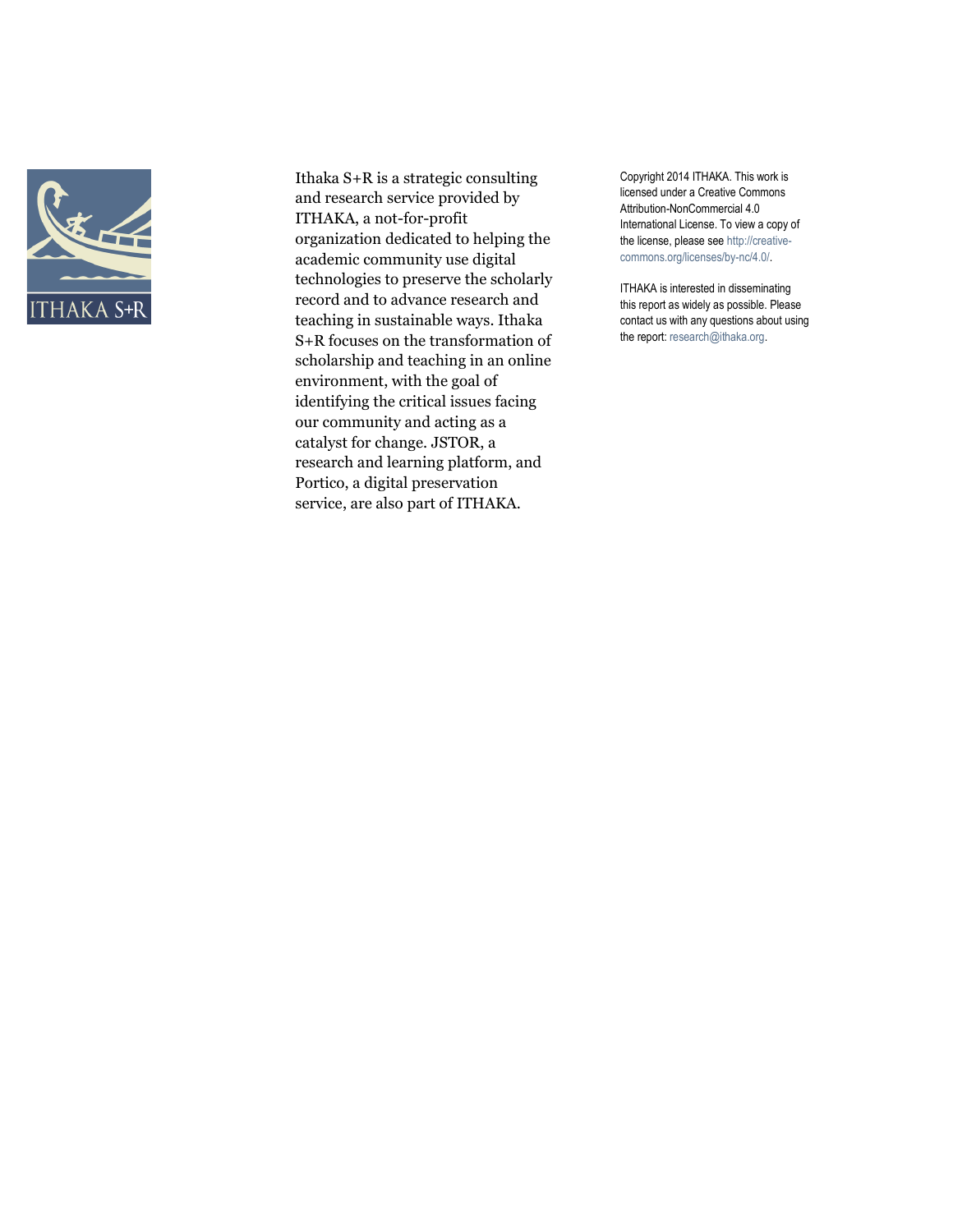## **Table of Contents**

| Technology-Enhanced Education: Challenges and Opportunities18 |  |
|---------------------------------------------------------------|--|
|                                                               |  |
| $Conclusions           37$                                    |  |
|                                                               |  |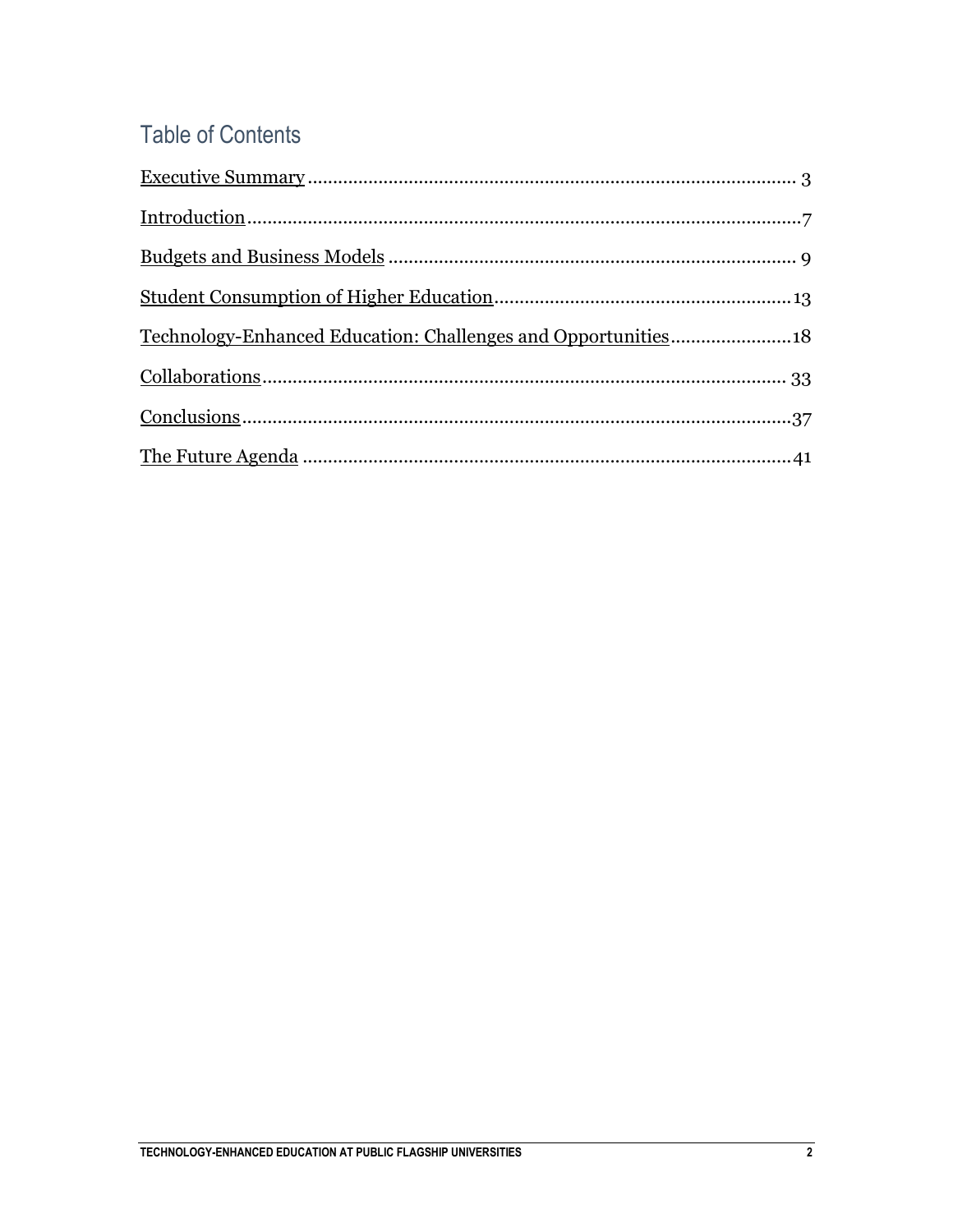## <span id="page-3-0"></span>**Executive Summary**

Technology has changed both the possibilities for higher education and our expectations concerning it, and it would be surprising to find any college or university in the United States not thinking about the implications of technology-enhanced education for its own campus. With funding from Lumina Foundation, Ithaka S+R visited ten institutions from the Public Flagships Network (PFN) between late October 2013 and March 2014 to interview academic administrators, directors of online learning, chief financial officers, career services staff, and department chairs in order to understand their perspectives on budgets and business models, student consumption of higher education, and technologyenhanced education. We talked to 214 individuals in this process. The Public Flagships Network is a recently established consortium of 17 large public universities that are interested in better informing current policy discussions centered on opportunities for educational innovation, discovering new business models, and communicating the value of America's great public research universities. Members of PFN are keenly aware of the changes taking place in higher education, and they are committed to leading the transformation. To that end, PFN encouraged this study to better understand the current environment.

Overall, we encountered a lot of excitement about technology-enhanced education and some highly innovative practices, tempered by real limitations. Administrators have pinned great hopes on technology as one solution to tightening budgets, recognizing that more work needs to be done to develop coherent, university-wide plans to leverage technology to "bend the cost curve." Faculty, meanwhile, endorse the idea of improving student learning, and many have developed sophisticated, technology-enhanced courses. At the same time, there is palpable trepidation about the prospect of losing instructional autonomy.

Administrators are facing financial, legislative, and academic pressures to increase access to higher education and make it more affordable. The publicity surrounding MOOCs (massive open online courses), adaptive technologies, and hybrid courses has pointed to the potential for technological tools to address some of these pressures, but there are significant barriers to adopting these tools and considerable uncertainty about their impact. Administrators feel tremendous pressure to maintain and, ideally, enhance the competitive position of their institutions in terms of faculty talent and the quality of their programs. Some see potential in the new technologies for not only improving productivity, but also enhancing students' learning experiences. Public flagship institutions, by definition, serve multiple missions and audiences. Increasing, often vocal, demands are coming from all directions, and responding to those demands generally means that already constrained budgets are simply being spread thinner and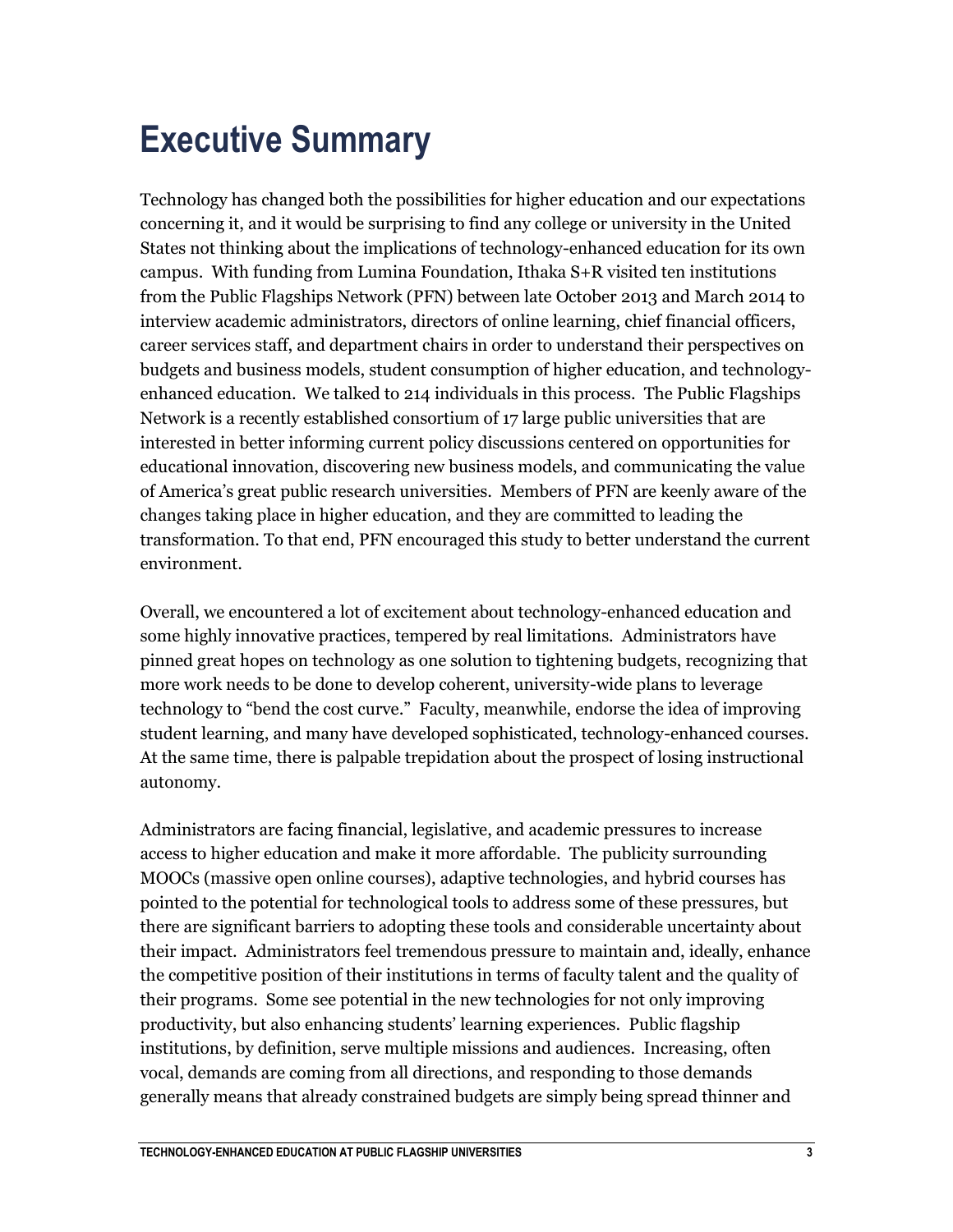thinner. Technology may provide relief to some of these competing pressures, but only if there is a coherent organizational strategy for doing so.

Financial officers report that they have nearly exhausted the possibilities for streamlining operations, consolidating functions, and achieving efficiencies. Some universities are using a Responsibility-Centered Management model as a tool to push budget decisions to the college or departmental level, and all believe that better financial outcomes will require more creative solutions. Technology is seen as one of the possible tools. Administrators are hoping that technology-enhanced education might improve time-to-degree and completion rates, provide relief for space constraints, improve student learning, and fulfill their institution's outreach mission. However, the universities we visited have not yet fundamentally re-engineered the production function for teaching and learning in order to achieve those aims, and many faculty remain unconvinced about the potential for technology-enhanced education to do so. The formation of a Public Flagship Network is a significant step in acknowledging the need to work in new ways.

Even while administrators are responding to these pressures to change, students' patterns of consuming higher education are also changing. In increasing numbers, students arrive on the public flagship campus with a significant number of Advanced Placement and dual credits earned while attending high school, or with transfer credits from a community college offering general education courses at a lower tuition rate. While this helps students and their families manage the cost of a university degree, it creates new budget strains for departments. This is especially true in the humanities departments, which have traditionally been responsible for students' general education credits through large introductory courses. Now that fewer students are enrolling in these courses, their overall department enrollments have shrunk significantly, causing the department budgets to shrink as well.

At some institutions, students who bring in transfer credits are not graduating more quickly, but instead choose to take more upper level courses to replace the time they would usually spend in introductory courses. Since these upper level courses are more expensive to offer than the introductory ones, this pattern demands more resources from the departments. Faculty are also concerned that transferable credits don't prepare the students for their program's coursework.

In an environment featuring more technology-enhanced education, faculty members are constantly trying to balance their responsibilities to undergraduate teaching with requirements from their institutions that they remain active in research. Time is the greatest barrier preventing faculty from experimenting more with technological enhancements to their teaching. On all of the campuses we visited there is a trend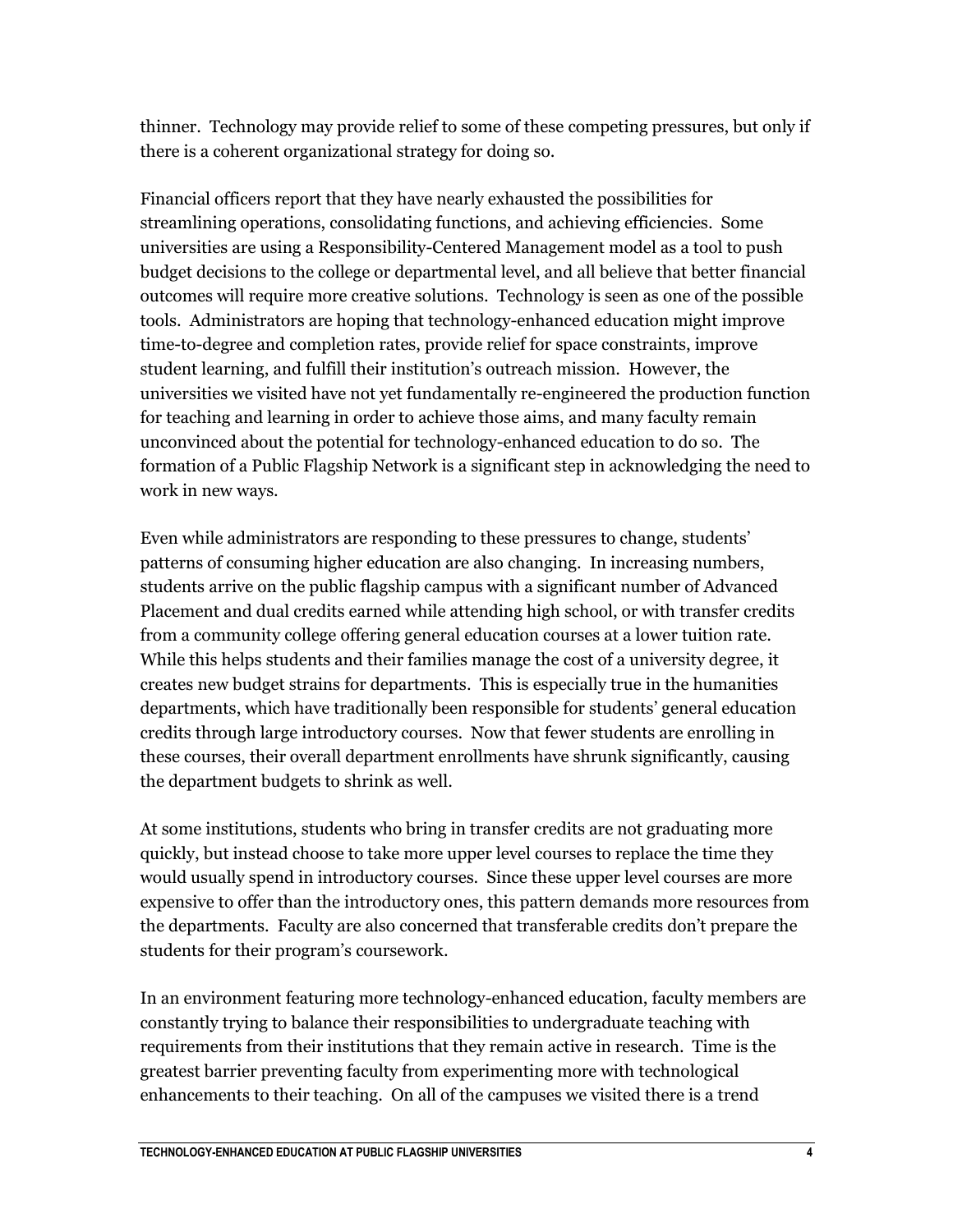toward converting some of the tenured faculty lines into lecturer or professional teacher lines to make better use of limited budget resources, to devote more personnel to undergraduate teaching, and to preserve time for research for tenured faculty.

Budgets may provide the greatest incentive for faculty to experiment more with technology-enhanced education. On those campuses where revenue from online courses flows back to the departments generating them, there seems to be a greater interest in developing new online courses. Budgets are also the impetus for many of the PFN campuses to look into the possibility of consolidating technical support services for online learning.

On every campus we visited there were extraordinary examples of online courses and modules that have been developed by individual faculty members. Sometimes it is the young faculty member who has a deeper understanding of technology and who develops an innovative teaching method, but just as often it is the long-serving, tenured faculty member who is deeply invested in finding new ways to engage undergraduates in thinking and learning. Sharing ideas from these creative faculty among PFN institutions would go a long way toward exciting and inspiring other faculty to experiment in their own areas with technology-enhanced education. We found an appetite among faculty to know more about best practices and proven high-value resources.

There is interest from faculty in the general concept of collaboration, but there does not seem to be as much interest in using teaching materials developed by others. Faculty feel protective of the ways in which they teach their students. They develop courses based on what they believe their students need and, although they are happy to make their resources available to others, most faculty find it hard to accept that others could meet their students' needs as well as they do. Furthermore, proper incentives and infrastructure are not in place to encourage collaborative development and use of teaching materials; some faculty are skeptical about the potential to construct such a system.

Based on the innovations and collaborations that have been successful on some of the campuses we visited, we recommend some ways that PFN institutions can do more to stimulate transformational change:

- » Administrators can more clearly communicate to students and faculty the value of technologyenhanced education, while being transparent about the costs and strategic drivers for pursuing online learning technologies.
- » Institutions can create clear and meaningful incentives, such as release time or recognition, for faculty and departments to innovate with technology.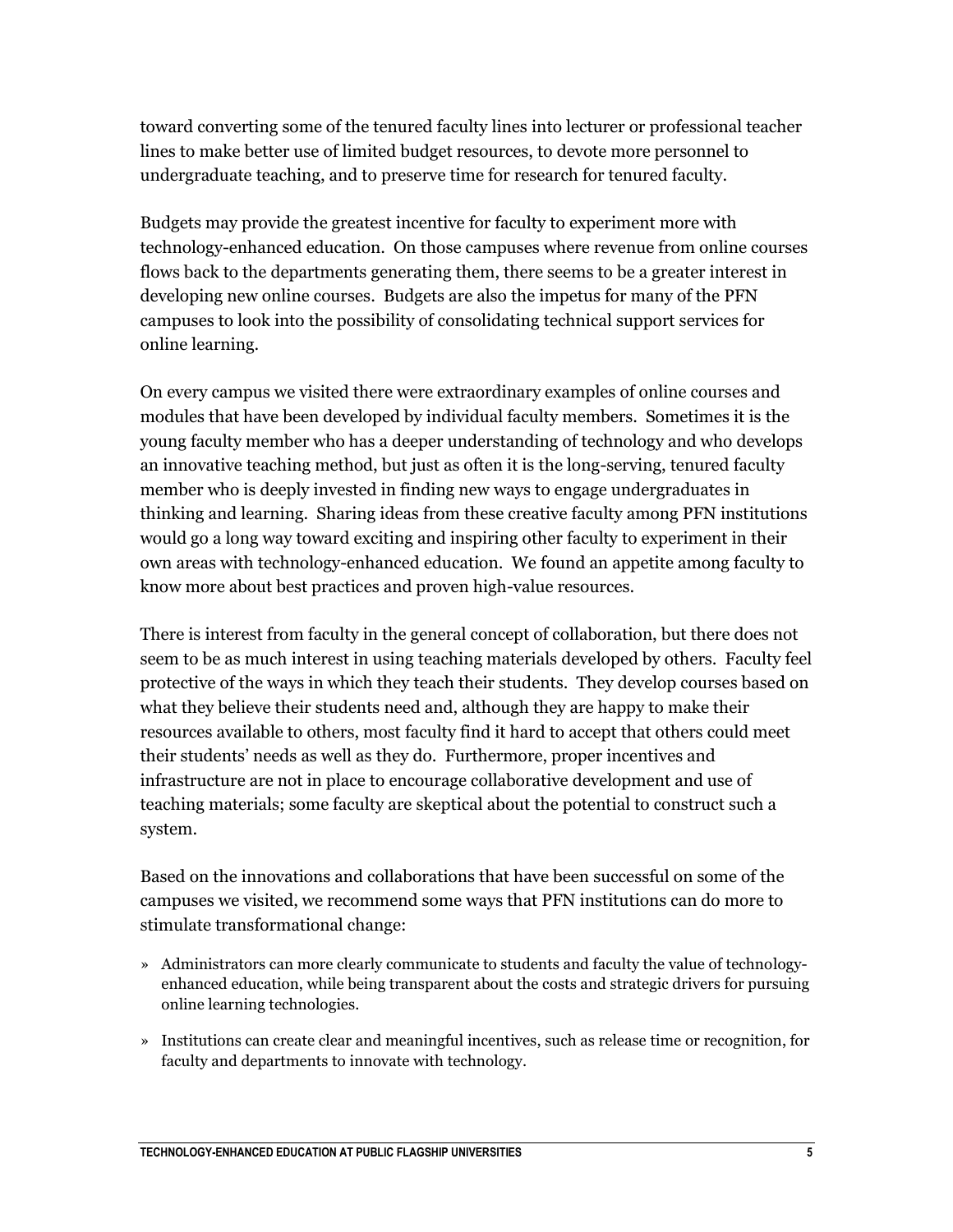- » Institutions will need to develop and promulgate clear plans for implementing online learning in both its stand-alone and hybrid forms.
- » Universities should collaborate on the design and development of the infrastructure, and consider creating incentives for their faculty and units to facilitate cross-institutional collaboration.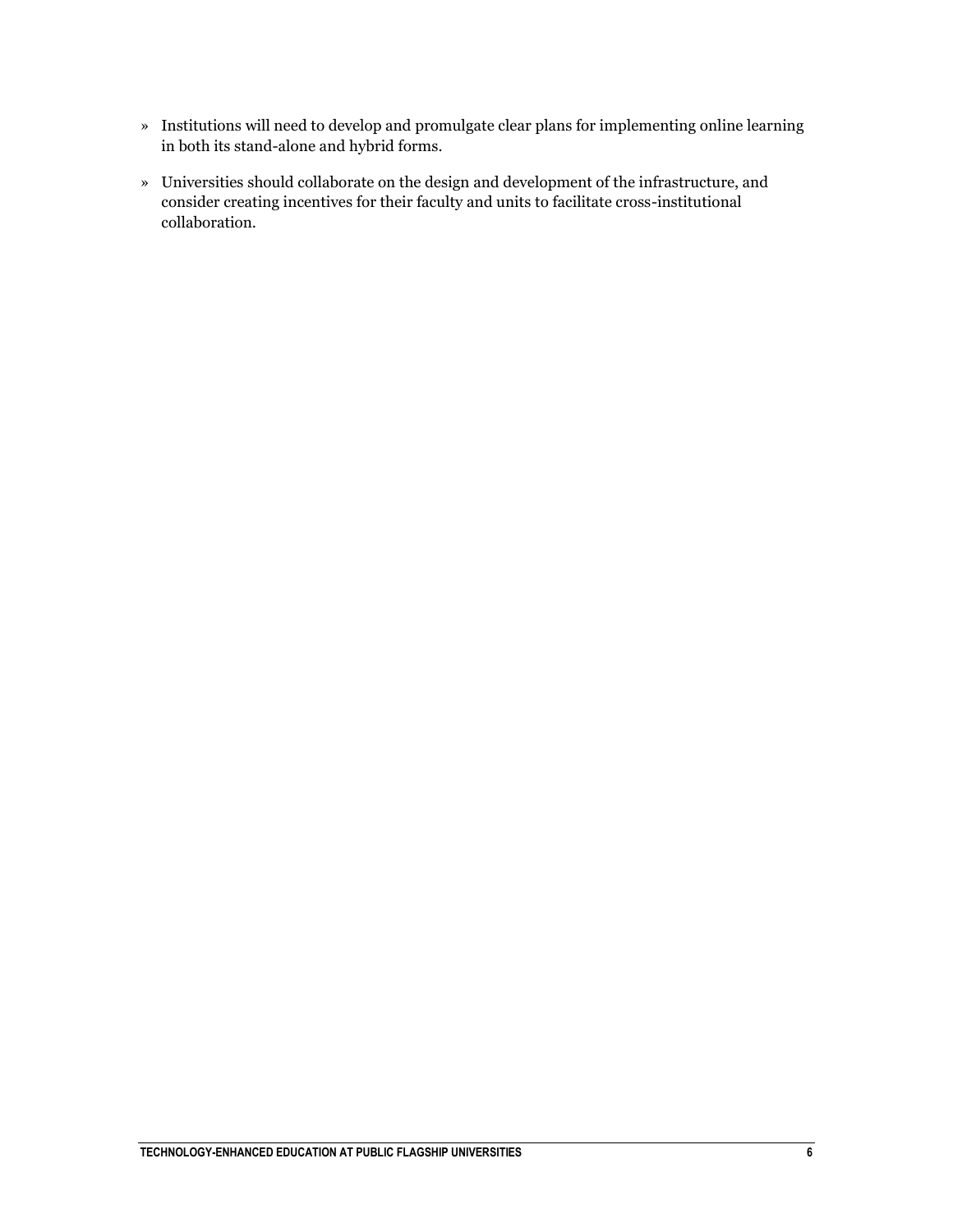## <span id="page-7-0"></span>**Introduction**

In September 2013 Lumina Foundation funded Ithaka S+R to undertake two studies in collaboration with the Public Flagships Network, a consortium of 17 leading state research universities. The first study involved visiting ten of these universities to conduct interviews with administrators and department chairs with the goal of understanding the needs, benefits, and challenges related to collaboration around technology-enhanced education (which includes all forms of online and hybrid courses.) The second study involved interviews with prospective employers to understand why they recruit (or choose not to recruit) students from public flagship universities. (This paper will only focus on the first study.)

We recruited ten institutions from the Public Flagships Network to take part in this initiative and developed relevant interview protocols. After securing agreement from the institutions, we began the interviews in late October 2013 and concluded them by mid-February 2014. We promised individual and institutional anonymity so that we were able to gather entirely candid perspectives from both administrators and faculty. A twoperson team from Ithaka S+R spent two to three days on each campus, and we interviewed a total of 214 individuals across all institutions.

The interviews were conducted by Kevin Guthrie, Deanna Marcum, Richard Spies, and Nancy Fried Foster of ITHAKA's senior staff, assisted by Clara Samayoa, Christine Mulhern, and Derek Wu.

In every instance, we enjoyed exceptional cooperation and support from the host campuses. They shared information freely, and they made their resources and expertise generously available to us. On all of the campuses, we interviewed senior administrators, chief budget officers, directors of online learning, career services staff, and the chairs of at least ten academic departments. There were five core departments that we included on every campus: English, mathematics, economics, sociology and psychology. The others were chosen to reflect differences in size, academic field, and perspective.

What follows is a description of what we found on these ten campuses. We have attempted to provide, first, an overview of the two challenges faced by public flagship institutions—changes in budget and business models and changes in student consumption of higher education—followed by an in-depth look at technology-enhanced education at these campuses. We asked a lot of questions about collaboration during our visits, and our report thus highlights both obstacles that can stand in the way of collaboration and examples of its success.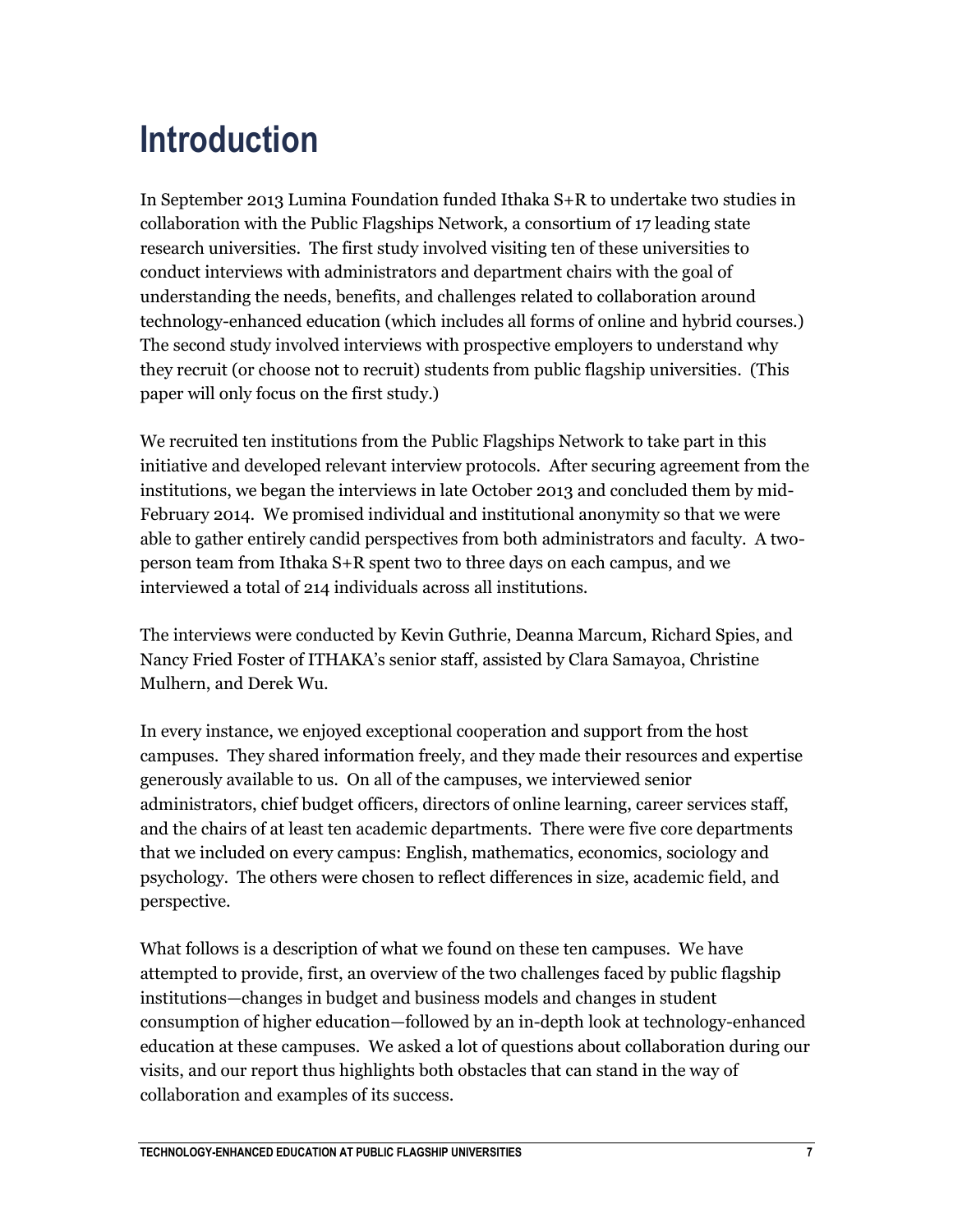We considered it a privilege to talk with so many dedicated educators in so short a time period, to hear of the challenges they face and learn about their experiments and dreams. We are grateful to all who took part.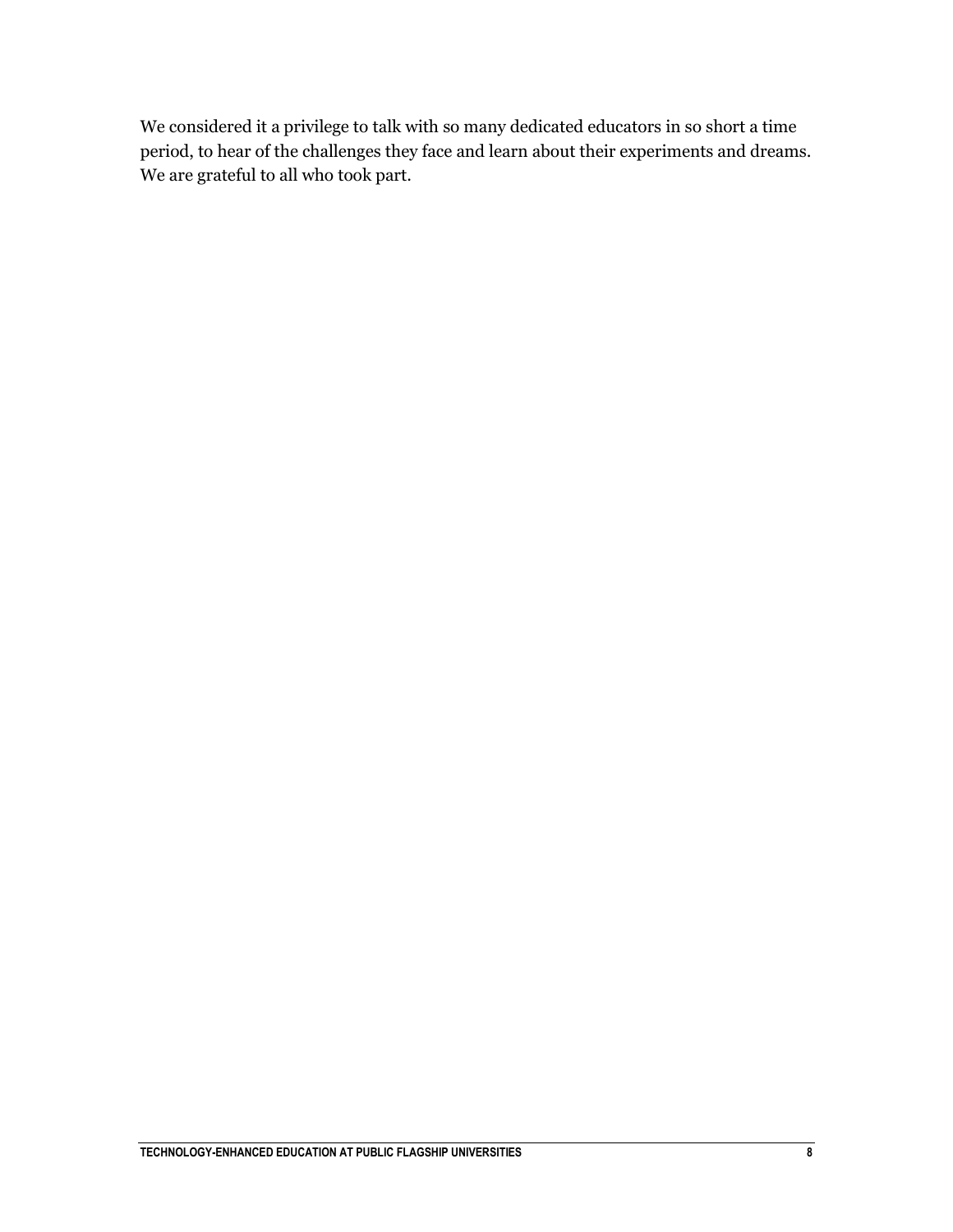## <span id="page-9-0"></span>**Budgets and Business Models**

All public flagship institutions worry about declines in state funding. Academic activities at these universities have traditionally been funded by the state, tuition dollars, public and private grants, and revenue from other institutional functions, such as housing. University budgeting has traditionally been allocated to different schools and departments based on criteria such as enrollment, university mission, and research agenda.

Most universities we visited use Responsibility-Centered Management (RCM) budget models. In these models, money is allocated to colleges and departments based on formulas related to enrollments with adjustments for considerations such as research needs. These formulas vary across the universities and contribute to the variety of incentive systems we encountered. As budget pressures intensify, these budget models, and the specific variation an institution employs, appear to influence the types of revenue streams departments and colleges seek and which costs they cut.

Public flagship institutions have been impacted by the recent reductions in state support for all segments of higher education. Increasingly, funding at most of these institutions has come from tuition and student fees rather than from state support. However, given pushback from students frustrated with rising tuition and, in some cases, a hard cap on tuition rates by the state, public universities have been forced to think seriously about exploring alternative revenue streams.

## **Responses to budgetary pressures at the university and departmental levels**

All of the flagship universities we visited have incurred budgetary pressures that are primarily due to decreases in state funding. As a result, all of them are working to increase alternate forms of revenue and are actively looking for ways to reduce their costs. Most of the budget-enhancing efforts are traditional in nature and where there is innovation, nothing has been particularly disruptive. For example, we see universities cutting administrative costs and centralizing services in search of greater efficiency. Some have raised tuition and increased the percentage of out-of-state and international students they enroll in order to increase revenue. Others have tried to cut departmental costs by requiring departments to revert all vacant faculty lines back to the college for review before they are returned, reallocated, or cut altogether. A few departments have attempted to increase revenues by developing new courses or programs and are now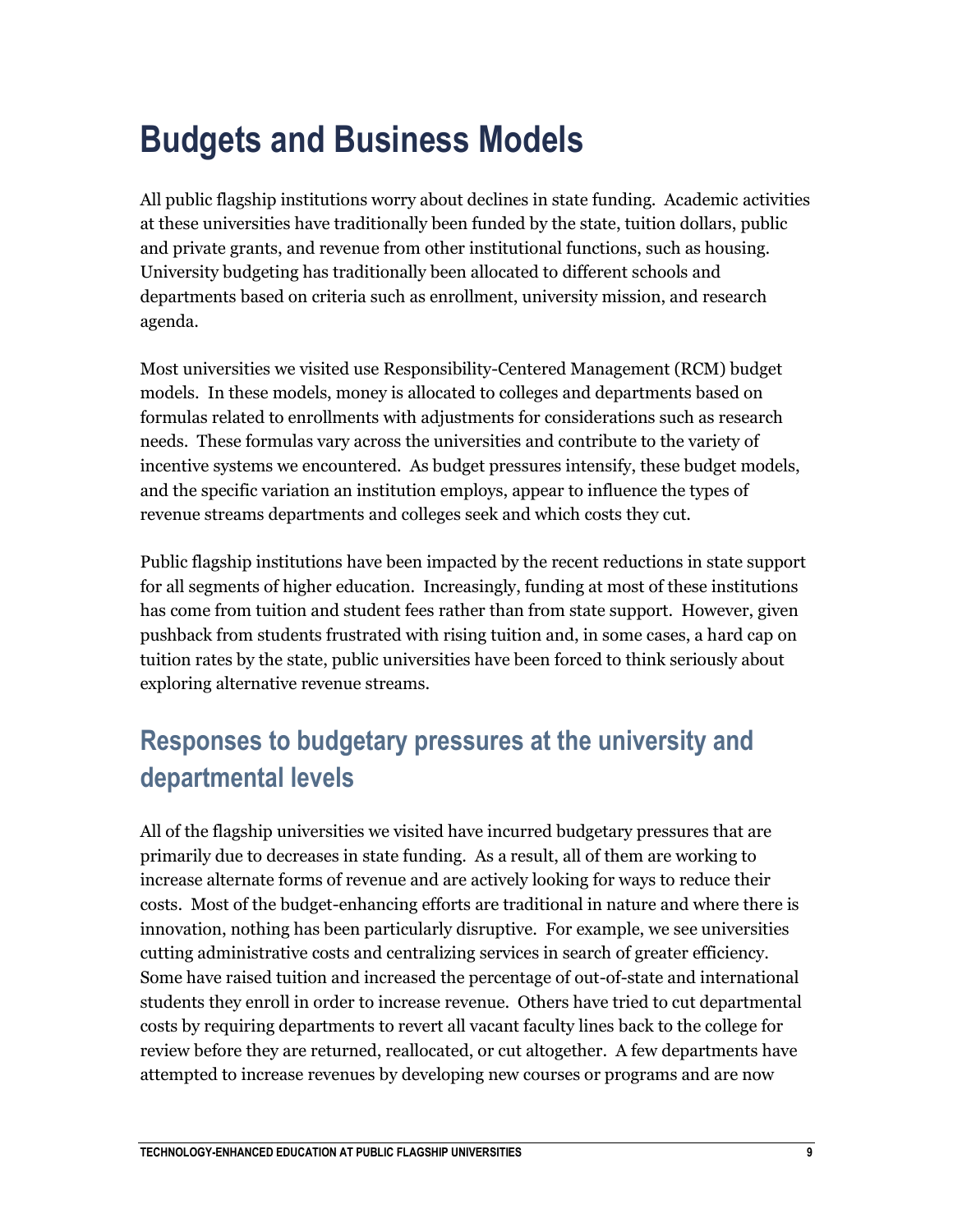charging fees for supplemental services. Finally, we witnessed a few examples of universities partnering with private, for-profit institutions or vendors for funding.

The budget situation at the department level is more varied. Some departments have been largely isolated from budget pressures, usually by the deliberate action of a senior administrative leader who believes that the activities of that department are essential to the core educational and research missions of the university, or because of student demand for particular subjects and fields. Others have seen their budgets cut significantly and, in a few cases, departments are even facing the possibility of being eliminated or absorbed into other units. Most, however, have experienced real reductions but are managing to cope with the pressures and still meet their commitments to faculty and students. Still, a number of chairs mentioned that they believe they are at or are approaching the breaking point, because they believe education and research quality will suffer if the budget constraints continue. These faculty members have made modifications to deal with the current constraints, but few have attempted to fundamentally change the way they teach and operate.

Almost every department has reduced all kinds of small-expense categories such as faculty travel and graduate student conference support. Many have reduced support staff, and some are also facing the prospect of a university- or college-wide centralization of departmental support services. A significant and noticeable reaction to budget cuts is the increasing number of departments that are slowly introducing the notion of full-time instructors to teach some of the very large foundation or service courses, in place of (or sometimes in partnership with) tenure-track faculty.

While there is concern about the "unsustainable" business model, none of the institutions have thus far instituted a significantly different model at the university level. Even where state appropriations have been cut significantly, and where efforts to supplement on-campus teaching with a major online initiative are farthest along, the primary focus of both administrators and faculty is on trying to do the traditional things as well as possible with more limited resources. In other words, thus far, efforts have been incremental—not the profound re-engineering that may be required for meaningful change in a constrained budget environment. For this reason, the PFN is emphasizing budget models as the first area for collective action.

## **Shifts in budget and revenue structures as a result of technology-enhanced education**

Even though completely new budget and business models have not emerged, we observed, in some cases, a slight deviation from the traditional budgetary system that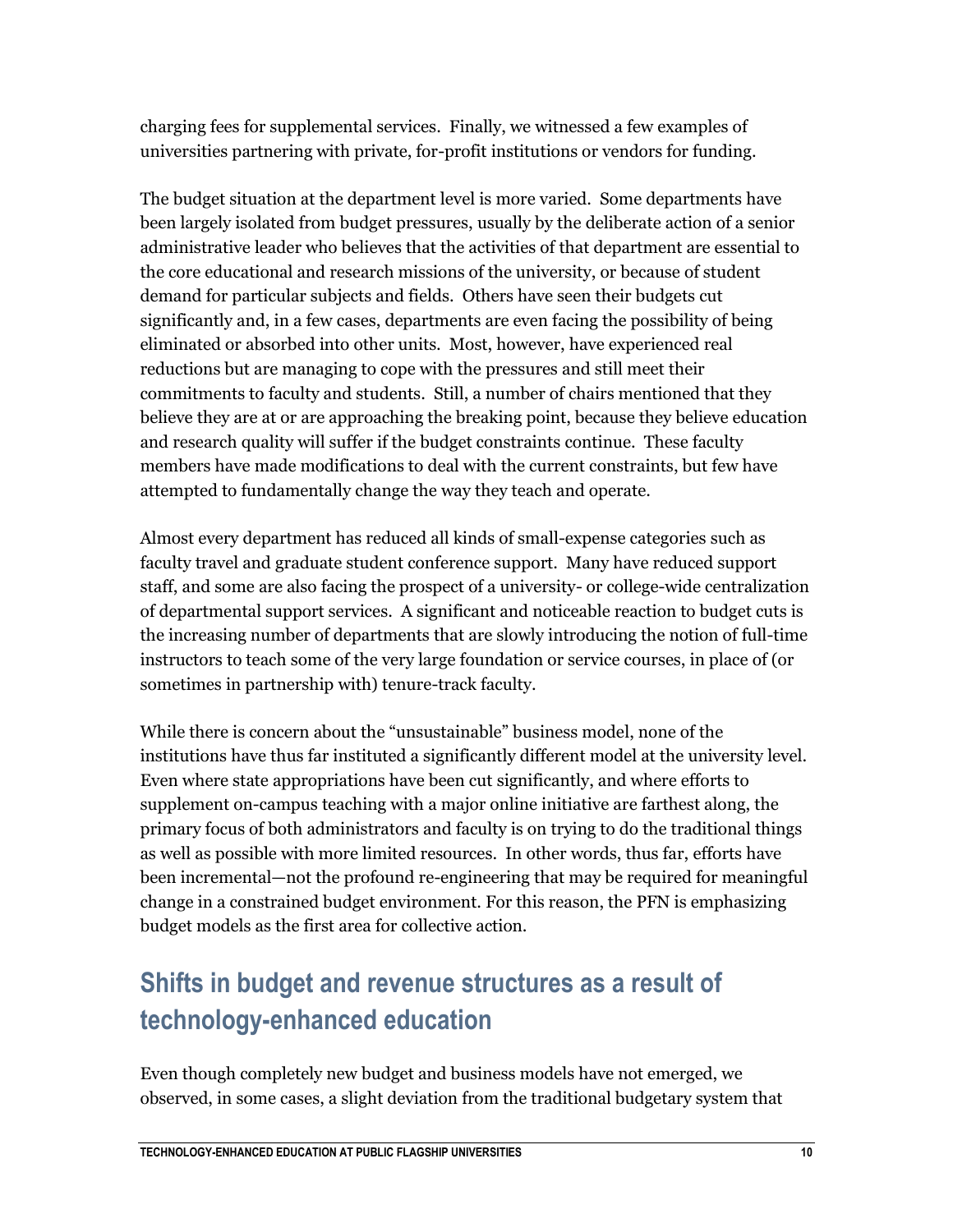seems to be directly responding to the challenges mentioned above. Institutions are beginning to structure their revenue schemes in ways that enable departments to better benefit from enrollment swings and innovative technologies. In such cases, departments and some faculty are taking a more "entrepreneurial approach" to online learning. Universities have begun, either directly or indirectly, to incentivize the growth of online learning for increased enrollments because they see potential for these techniques to address budget pressures. Three examples of such strategies stood out to us:

- 1. *A nearly direct relationship between enrollment and revenue.* At one university, a number of the colleges have set up a structure whereby the amount of total tuition revenue received by a certain department is proportional to the percentage of the college's total student credit hours represented by classes in that department. In other words, a department that increases its enrollment increases the number of student credit hours it contributes to the college total, and thereby increases the amount of tuition revenue it receives. Consequently, there is direct incentive for many departments to increase enrollment in their courses, and many find that the easiest way to do this is to offer online classes. In the case of some departments, a portion of the monies generated through online learning is channeled back to the developing faculty member in order to encourage him or her to develop even more online courses. The colleges whose deans filtered this revenue before allocating it to the departments saw less incentive for their departments to increase enrollments through online courses or other means.
- 2. *Paying an extra fee for an online class to the department.* At another university, residential undergraduate students pay a fee of approximately \$100 (on top of regular tuition) for each online course they take. This money goes directly to the department offering the course, which can, in turn, use the money to support graduate students, bolster operating budgets, purchase equipment, and so forth.
- 3. *Allowing tuition revenue from online courses to flow directly to departments, fee or no fee.*  In some cases, universities keep a certain percentage (usually more than 50 percent) of all revenues generated by their online classes. Occasionally, this policy applies only for the winter and summer terms. In other cases it applies only when classes enroll students who are currently designated as "off-campus" (usually, again, during the winter and summer terms). The proportion of revenue kept by departments depends on the institution (it may be as high as 75 percent). Departments are thus encouraged to be entrepreneurial and, in some cases, they run online learning almost as a "side business." One economics department, for example, has generated nearly \$1 million in revenue from its online courses. Consequently, while enrolled students are the primary audience for most online courses, departments' intent on maximizing revenue will often try to attract non-enrolled students as well. The funds from online courses are usually used to counter the effects of budget shortfalls faced by the department, which affect everything from graduate programs to faculty lines. In most cases, the revenue generated by departments from online courses was not enough to completely offset the losses they faced from budget cuts, but some departments came close to doing so.

The traditional cost mechanisms have also shifted, especially in regard to online learning technologies. We witnessed a variety of models for supporting the costs of online education at the faculty and department level, from college and central administrative to third-party support. While departments often bear the time costs associated with these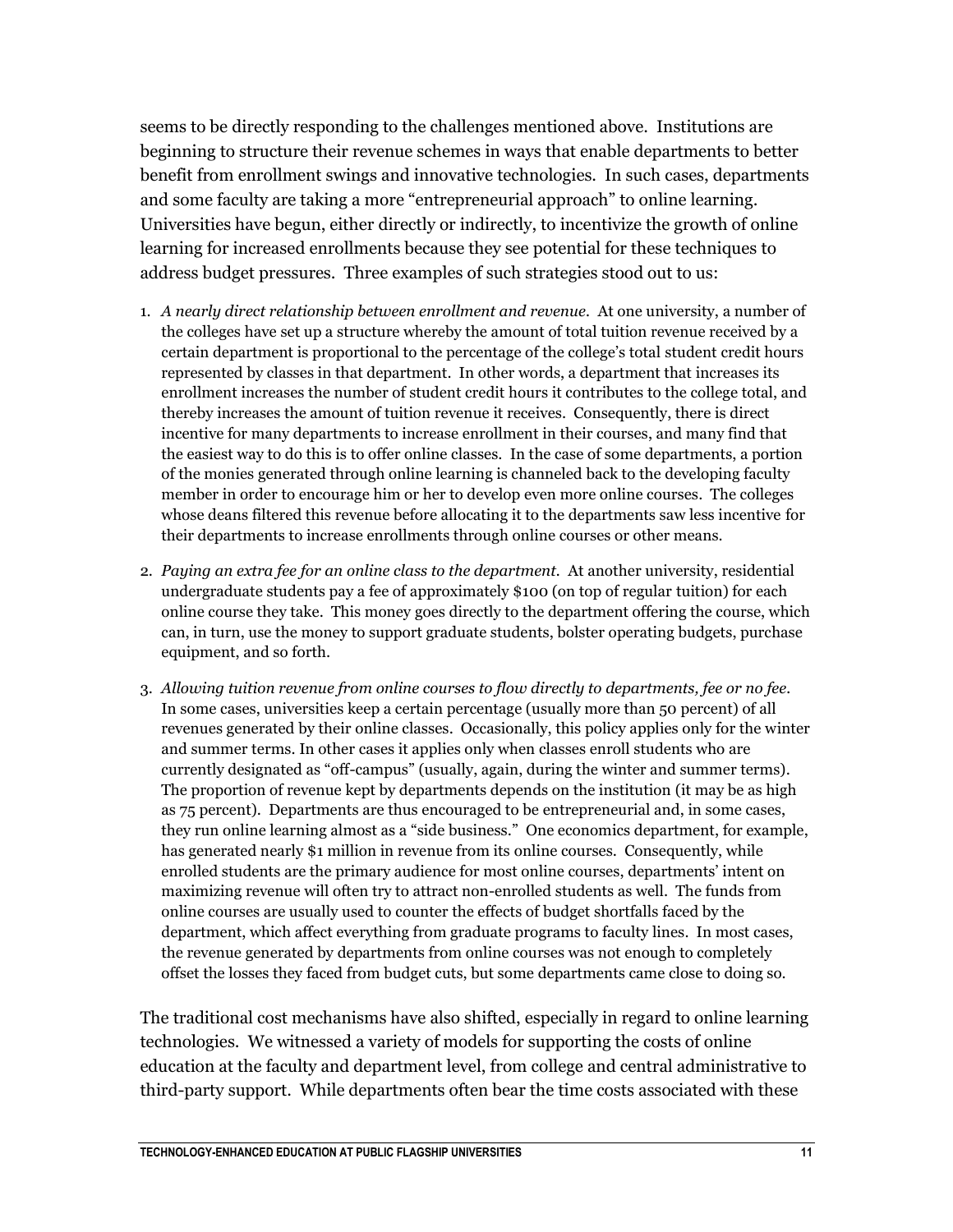courses, the college or the provost's office may sometimes cover costs associated with the technology instruction and equipment. Such support commonly comes through centers dedicated to a combination of teaching, learning, and technology that are meant to support faculty and instructors. In some cases, such centers are funded directly by the provost's office, and in other cases they are more school- or college-supported and oriented. We also witnessed departments that had funds to compensate instructors for developing online versions of traditional courses and updating a course. In one particular institution, a department paid \$15,000 to an instructor or faculty member for the cost of developing an online course and \$2,000 on a yearly basis to update it. Unsurprisingly, a department's ability to cover these costs is generally correlated with its ability to generate and keep the revenue from online courses. Additionally, departments are also beginning to release faculty from some teaching obligations in order to develop online material. In such cases, the department will carry the cost of covering the teaching responsibilities for the period or semester.

We observed that these deviations from the traditional budgetary system are having a big impact on the way the colleges and their departments operate. Departments were much more entrepreneurial in their approach to developing online courses if they retained the generated revenue, whereas the approach was more political in departments belonging to colleges that kept the money to subsidize other departments and smooth out revenue flows.

All of the universities we visited continue to grapple with their financial model. A few believe that they will be able to sustain their current model for a bit longer, but most are looking for alternatives. There is some experimentation under way at various levels of the universities, but none appears to have found a sustainable model for resolving budget constraints and complexities. At this stage, it seems that most shifts and efforts in budgets and cost structures at both the university and department level remain ad hoc and experimental in nature. Although the universities have not yet moved to implement systematic restructuring in how instruction is delivered, the senior leaders of PFN institutions believe that it is vitally important that the membership takes steps to fundamentally re-engineer the production function for teaching and learning.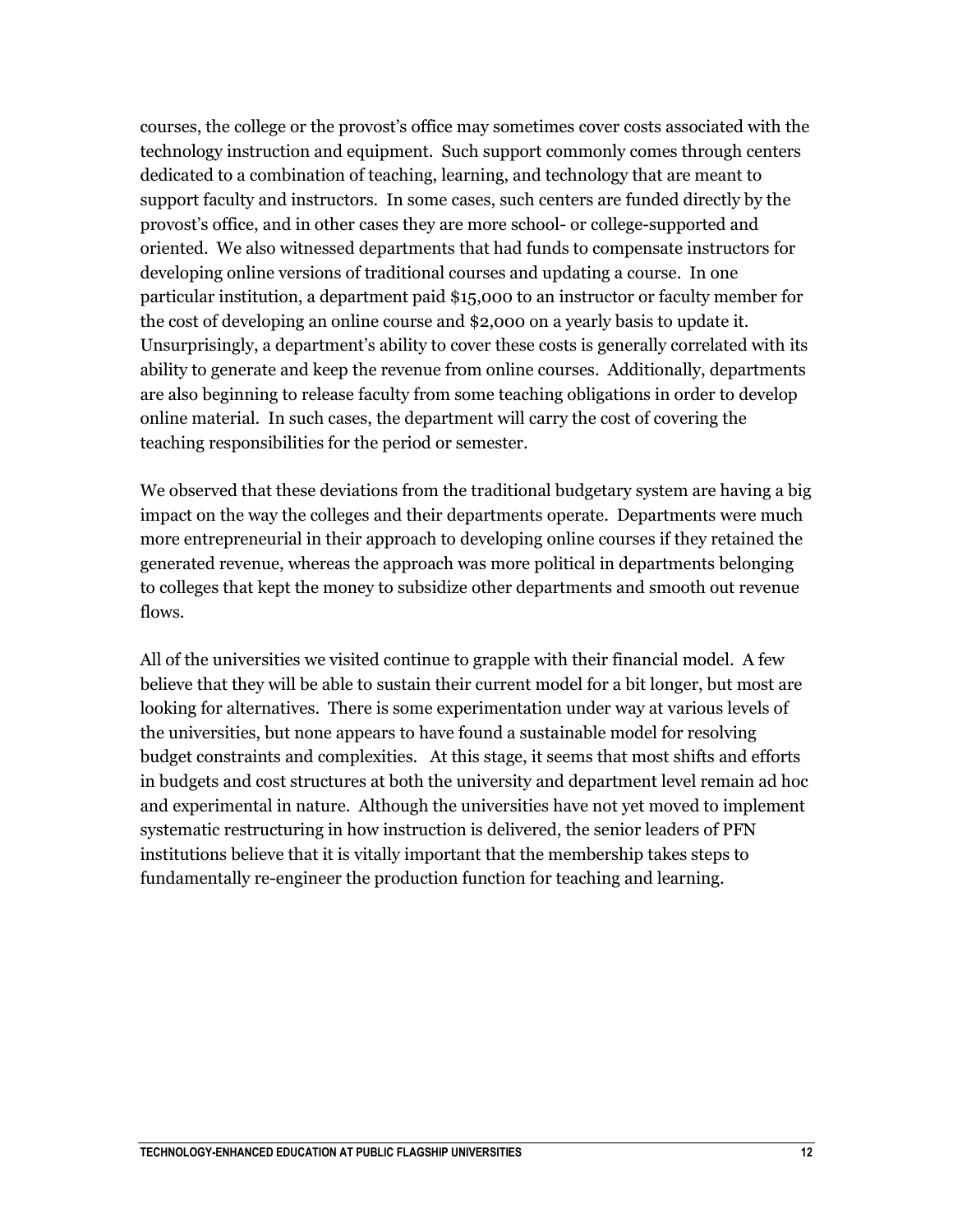## <span id="page-13-0"></span>**Student Consumption of Higher Education**

As tuition costs have risen and the economy has fluctuated, students and their parents have become more aware of the costs and benefits of a university education. They want a degree from a public flagship university because of its value and national recognition. The traditional path to a college degree was to spend at least four years at one institution, but now there are alternative paths that include online and transfer credits. Students have begun to use the alternatives as a means for reducing costs and increasing convenience. An emerging trajectory is one where students take lower-level, general studies courses elsewhere and then take higher-level courses at a public flagship, where they ultimately obtain their degree. Students today are also earning more credits by taking high school courses that count for college credit and by taking less expensive, often less challenging, and more convenient online courses in the summer and transferring those credits.

Additionally, students are more job-oriented than in the past and many are seeking double majors to better position themselves in the job market. Many of them are thinking about internship opportunities as soon as they arrive on campus, something that was seldom on a first-year student's radar in earlier times. Finally, today's students represent a generation born into a world of technology and interconnectivity, although that does not always translate into interest in or adeptness in technology-enhanced education.

### **States' influence on university policies**

For many years, the education interests of state legislatures have focused on the K-12 sector. More recently, however, there has been a more intense focus on the price of higher education, especially at a time when recent college graduates are having greater difficulties finding jobs and are incurring an increasing amount of debt. Some states with schools in the Public Flagships Network have passed legislation to address some of these concerns, whereby the flagship campuses have to adhere to certain policies, especially regarding transferring credits across public institutions within the state. Across the board, there appear to be increases in Advanced Placement (AP) credits and community college credits being transferred to public flagship institutions. The extent to which these transfers are occurring depends, at many universities, on the state's policy for how institutions should accept these credits. Some recent state policies have had significant impacts on the number of credits students can transfer, and on the way in which they can do so.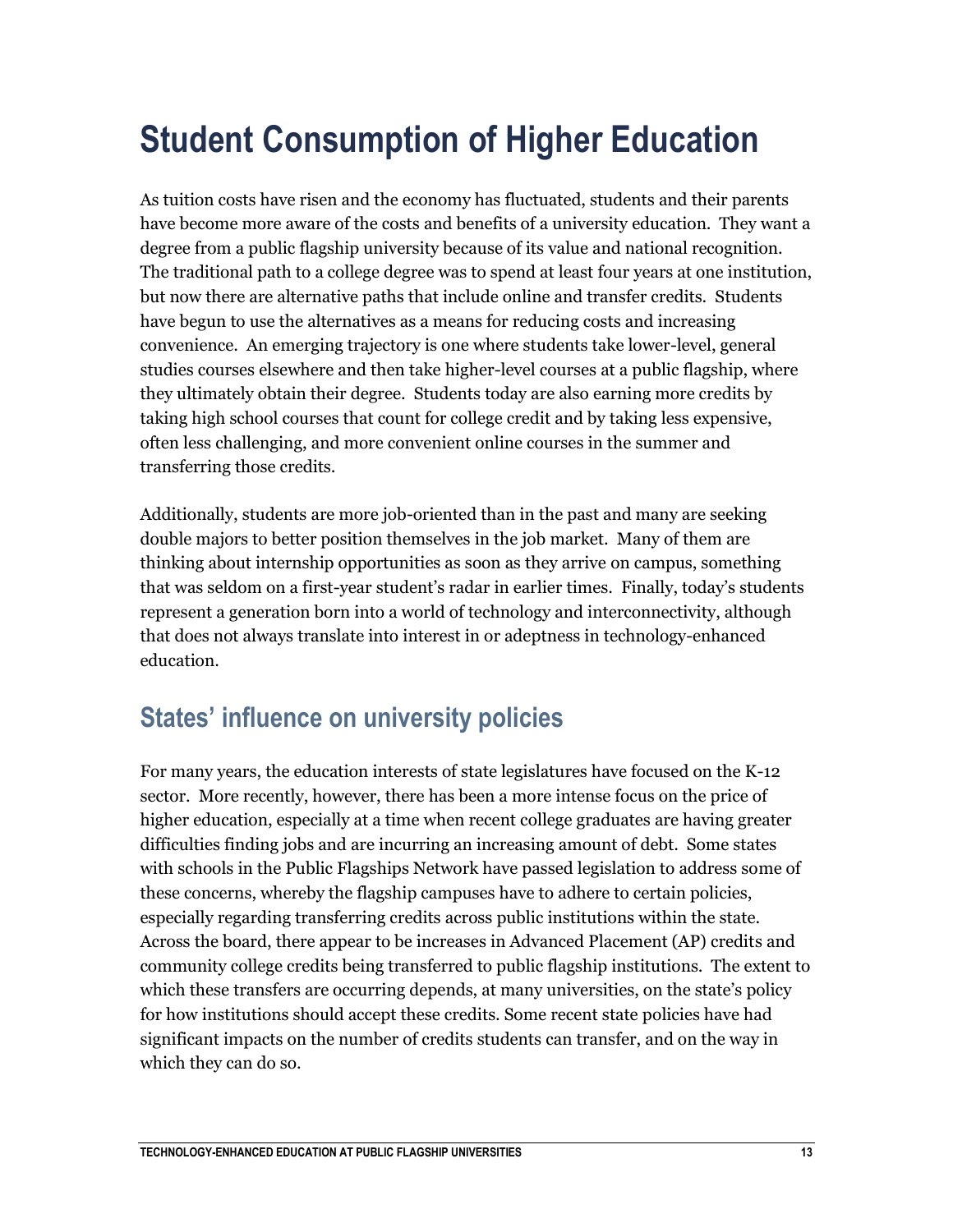At one university system, state laws determine that high school students at the top of their graduating class will automatically be granted admission to the public institution of their choice. Additionally, the state mandated that any community college or university lower division core course that is listed in the state's Academic Course Guide Manual must be accepted for transfer at any other state college or university. Furthermore, students who transfer from one institution to another as "core complete" cannot be compelled to take additional courses to meet core requirements. Due to the combination of these policies, many "first time in college" students arrive with more than a semester's worth of college credits.

Another state mandated an articulation agreement between state universities and community colleges guaranteeing transfer to any university system institution for any student who graduates with an associate's degree and a 2.0 grade point average. In addition, students may also receive AP credits—which count for college credit—from high school courses. Similarly, one of the states mandated that public universities and colleges shift from the quarter system to semesters, accept a score of three on all AP exams for college course credit, and allow the transfer of credits among all public institutions of higher education.

However, contrary to what one might expect, these policies have not necessarily translated into a decrease in average time-to-degree. Instead, students take more upperlevel courses or spread their course load in order to stay in residence for the traditional four years. The result is an increase in the cost of a college degree for the university because upper level courses are more expensive to offer. If students continue to opt for a traditional four-year experience, the impact of these policies on university finances will not be easy to observe. There is little impact on revenue received by the institution if students choose to earn four years' worth of credits from the university. No university has taken any steps to ameliorate this effect. They are just beginning to observe these patterns emerging and it is unclear to them how these costs will grow. This is a situation that requires deeper thinking by the administration, and clearer communication to students and their families.

In addition, the increase in transfer credits has drawn the concern of faculty at flagship universities; many of them contend that on average, students transferring credits from community colleges are not as well prepared for advanced-level courses as are students who earn all of their credits at the flagship campus. Faculty commented that they cannot be certain of the knowledge base of students who have earned credits elsewhere. Many educators have observed the development of a two-tier system at these schools, with one tier comprised of the students who begin their college work at the four-year institutions and the other comprised of students who transfer from a community college. Several faculty who expressed these concerns have begun to work with administration, their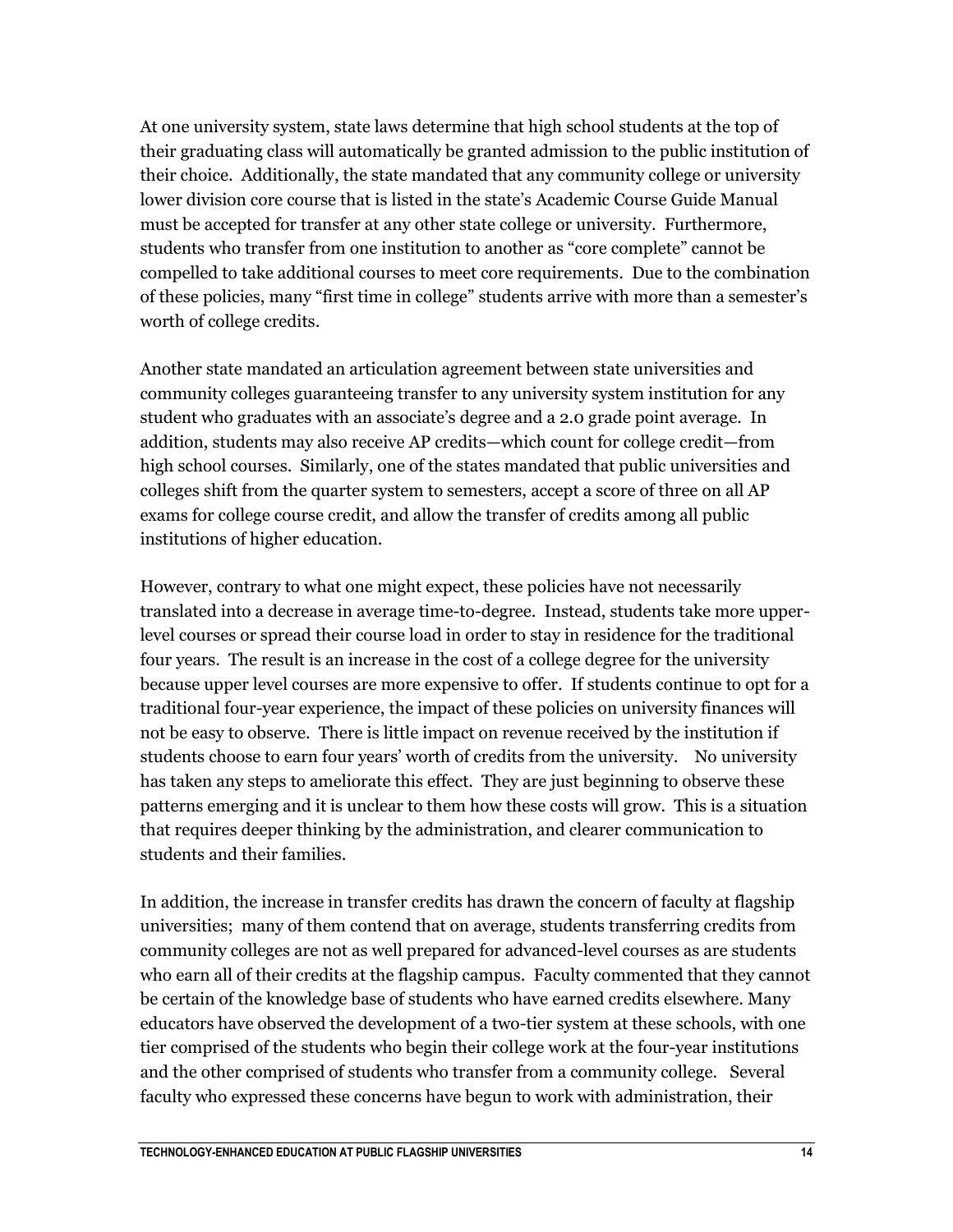local community colleges, and high schools in the state to coordinate curricula and to help teachers do a better job. To help ensure quality of frequently transferred courses, one public flagship university has started an initiative to develop lower division course materials that can be delivered using a common technology platform in multiple settings, including credit-bearing courses in high schools and community colleges, along with instructor training and support. A few other universities have developed online courses and sometimes offer them over the summer as a way to encourage students to take their own courses instead of community college courses.

Less controversial among faculty, but of equal concern to administrators because of budget implications, are the AP credits that are increasingly popular on all ten campuses. For example, one university reported 30 percent of entering freshmen bring a semester's worth of AP credits with them. Another university is also experiencing a significant increase in the number of students bringing in AP credits, mostly for humanities courses. The impact is felt most strongly at the departmental level, because the AP credits allow students to opt out of courses that they would normally need to take at the university, and therefore depress enrollments in introductory courses. Departments can no longer rely on foundation courses as part of budget calculations in the same way, or at the same level.

### **Greater emphasis on "practical education"**

All ten universities are experiencing a decline in humanities majors, with corresponding increases in engineering and business. Nearly every faculty member cited a change in attitude among students toward a greater focus on future employment, a phenomenon even more pronounced among students' parents. The issue of the marketability of degrees from public institutions has led to more attention being devoted on all of the campuses we visited to the total undergraduate experience—internships, opportunities for extra-curricular activities that build leadership skills, more real-life examples in the classroom, and opportunities to network with outstanding practitioners in students' disciplinary fields. University staff, such as personnel in career services and other student services who help students find these experiential opportunities, take on increasing importance for the students' college experience. Career services staff, in particular, are beginning to get involved with students as early as their first and sophomore years. Internship experiences are also becoming increasingly important, given that a significant number of the internships turn into full-time job offers by a student's senior year.

Several of the universities report an increase in the number of students who earn double majors or who add a business minor to a liberal arts major. At one university a quarter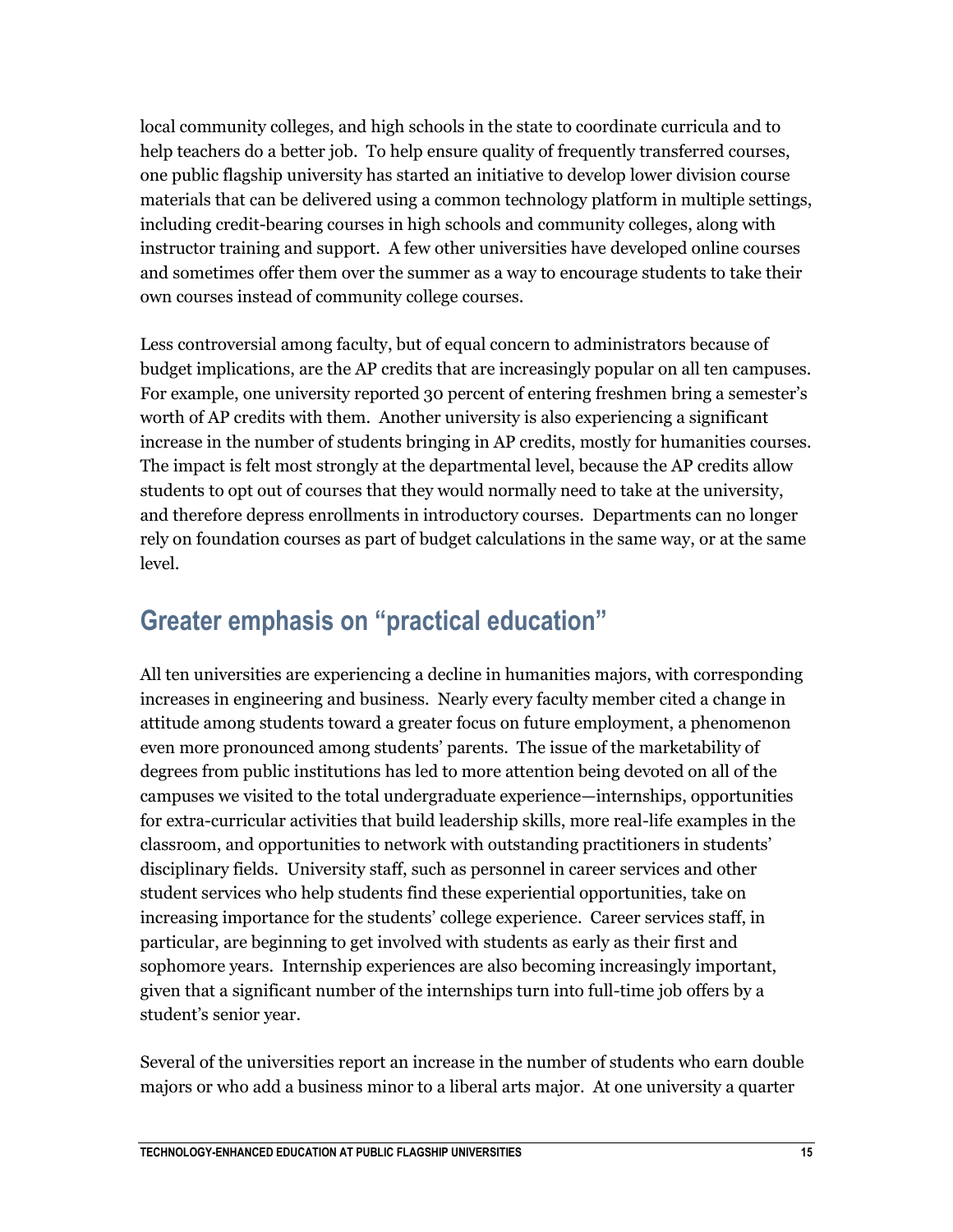of all of the undergraduates are enrolled as double majors, in most cases to provide better chances of finding employment after college. Students believe that by having two majors, they may become more marketable to an employer and have better chances for an internship or full-time job. The increase in AP and transfer credits also enables students to complete more upper-level courses in four years.

### **Student expectations for a technology-rich environment**

Current students were born into a technology-rich world; they have always used the internet and computers, and they have adopted much of the social media available to them. Not surprisingly, students are arriving at universities with increased expectations with respect to the integration of technology into their everyday lives. Furthermore, when they bring their laptops into the classroom, they also bring to class a world of information just one Google search away. Interestingly, despite students' technological experience, they are not necessarily savvy when it comes to taking courses online. While they pressure faculty to incorporate technology into their courses and encourage the university to equip classrooms with technology, they are not usually aware of how to take full advantage of the technologies themselves for educational purposes. For example, a number of professors mentioned that they needed to instruct students on how to engage with online materials or how to take a fully online course. This suggests that additional support may need to be provided to students in online courses, or that the course designs should take these student experiences into consideration.

Faculty report that they have changed their teaching methods to accommodate, in part, the difficulties many students have in staying engaged through the balance of a traditional fifty-minute lecture. Interactive learning provides a way to make material more relevant to them, and online courses enable them to consume educational materials in smaller pieces.

### **Students' desire for greater flexibility and more options**

Quite apart from any consideration of online learning, students simply want greater flexibility in planning their educational programs. This concern is particularly acute in professional schools, as many of their students are already working or have family obligations, and they often look for flexibility in scheduling to determine the feasibility of taking certain classes to advance their careers. However, this concern is not limited to professional schools. A number of public flagship universities have many nontraditional students, who often work while taking classes. Flexibility for them may well mean the difference between earning a degree or not, or between paying an extra semester's or extra year's worth of tuition. By offering courses in all formats and at many different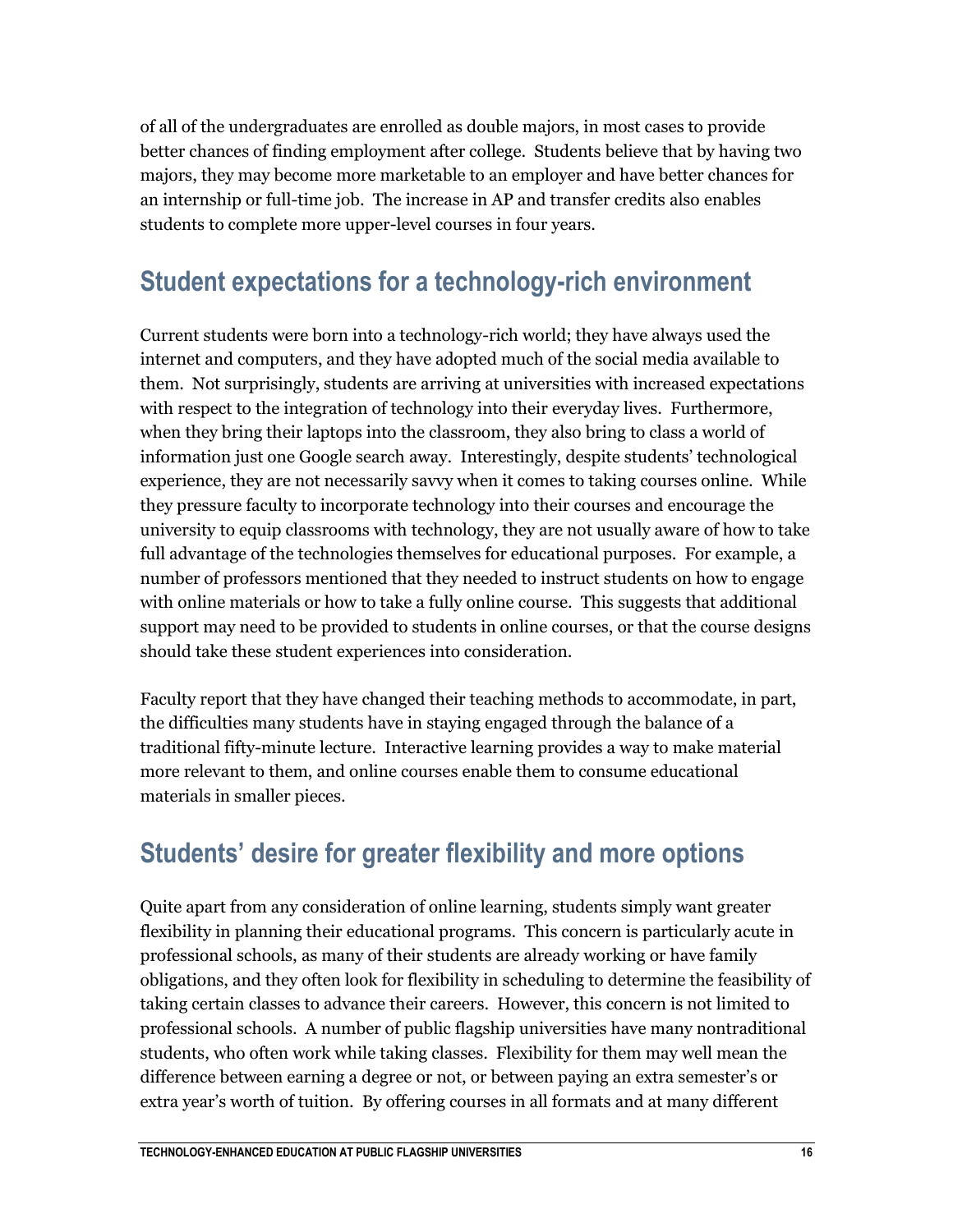times, these universities attempt to meet the needs of international students who may need some preparatory courses to be successful in their majors, working adults who need more options at unusual times, and double majors who juggle the requirements of two disciplines. All of the universities in our study realize that the "typical" student is no longer their only concern.

#### Innovative example

One public flagship university recently launched nine bachelor's degree programs that students will complete entirely online, as well as four bachelor's completion programs for students who have an associate's degree. The program is aimed at students who live around the state but cannot attend the campus for a variety of reasons. It is not intended to take away any of the current on-campus students, but instead to increase the reach of the university. The programs are created by the faculty within the traditional departments, and they have control over the content and format of the courses. The state gives additional funding to the university to provide resources and support for instructional design, hardware, and IT. The initiative was mandated by the state legislature in order to increase access to higher education, and the university sees this as a way to launch itself as a leader in the domain of online learning.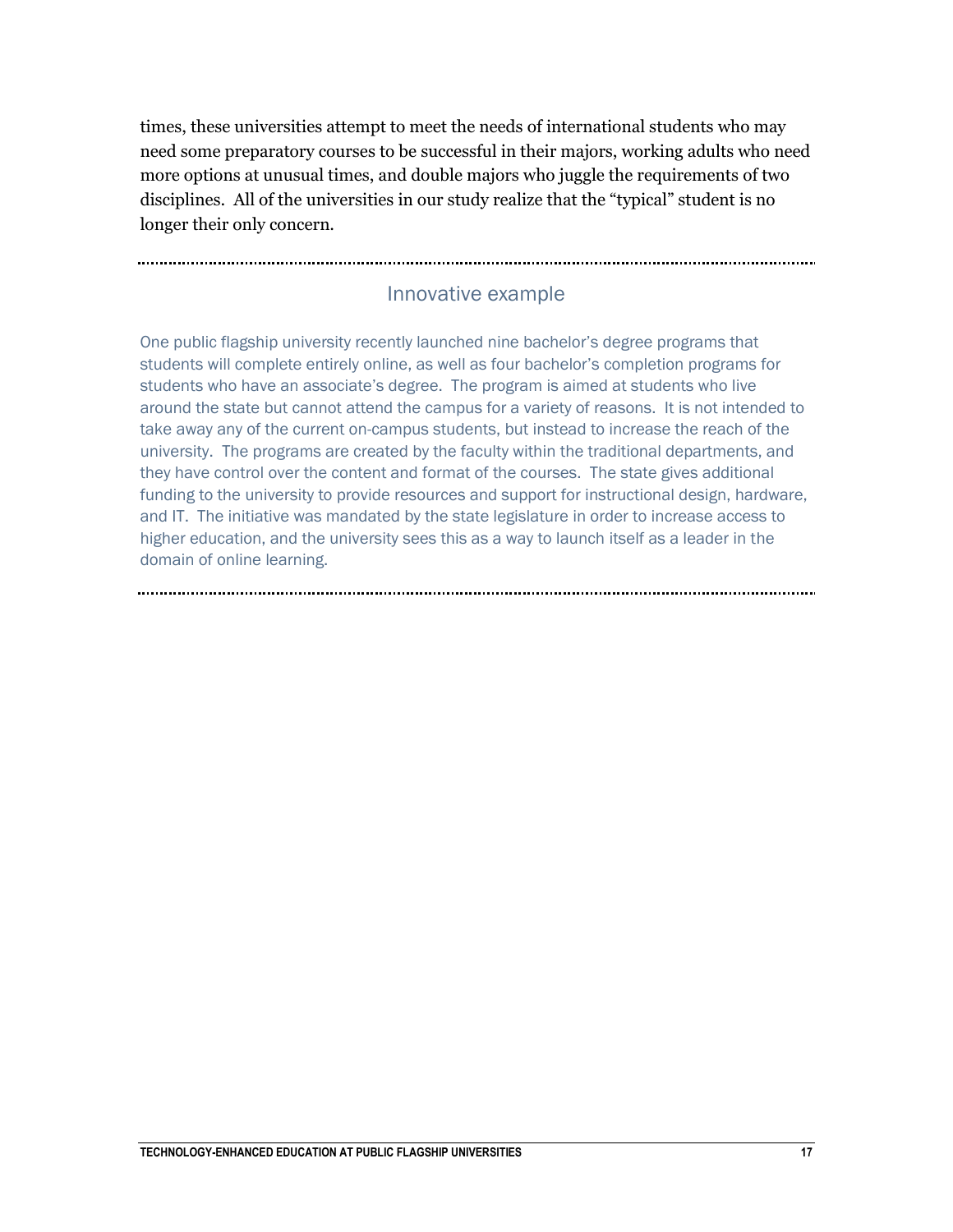## <span id="page-18-0"></span>**Technology-Enhanced Education: Challenges and Opportunities**

Decreased funding from state governments and changing patterns in students' consumption of courses and credits have resulted in significant challenges for public universities. In many cases, university administrators and boards of trustees have pinned their hopes on technology to ameliorate the challenges they face. The promise of technology is that it enables new pedagogical methods, while also removing the need for students to be in physical proximity to the classroom for learning to take place. There are also hopes that it can reduce costs by decreasing the resources required for a course and enabling universities to scale up the size of courses.

Administrators have no illusions about the necessity for change in higher education, and nearly all faculty recognize that the old models of instruction are rapidly giving way to new, more interactive forms of learning. All faculty describe the need for better forms of student engagement, and yet, systematic efforts to take advantage of technologyenhanced education have been stymied by numerous impediments.

In this section, we take an in-depth look at technology-enhanced education at the public flagships. We first focus on three main challenges that arise with technology-enhanced education at the ten campuses we visited: the intrinsic conflict between the research and teaching missions of the university; confusion surrounding online learning; and barriers to adoption. Then we conclude this section by discussing the ways in which technologyenhanced education has addressed institutional challenges.

## **Intrinsic tension among missions**

Major state universities serve many masters, including their governing boards, their state legislatures, and the people of the state. Attending to large numbers of students with disparate goals means that these institutions must also serve multiple missions. The challenge for all of the public flagships is that public expectations continue to increase while institutional budgets cannot expand to meet those expectations, and the university's multiple missions therefore compete for attention and dollars.

Public flagship universities carefully guard their research standing. While their faculty mention undergraduate education as one area of focus, they quickly acknowledge that they receive the most credit from their institution and their discipline for their research, and not for their teaching. Every public flagship university must deal with the built-in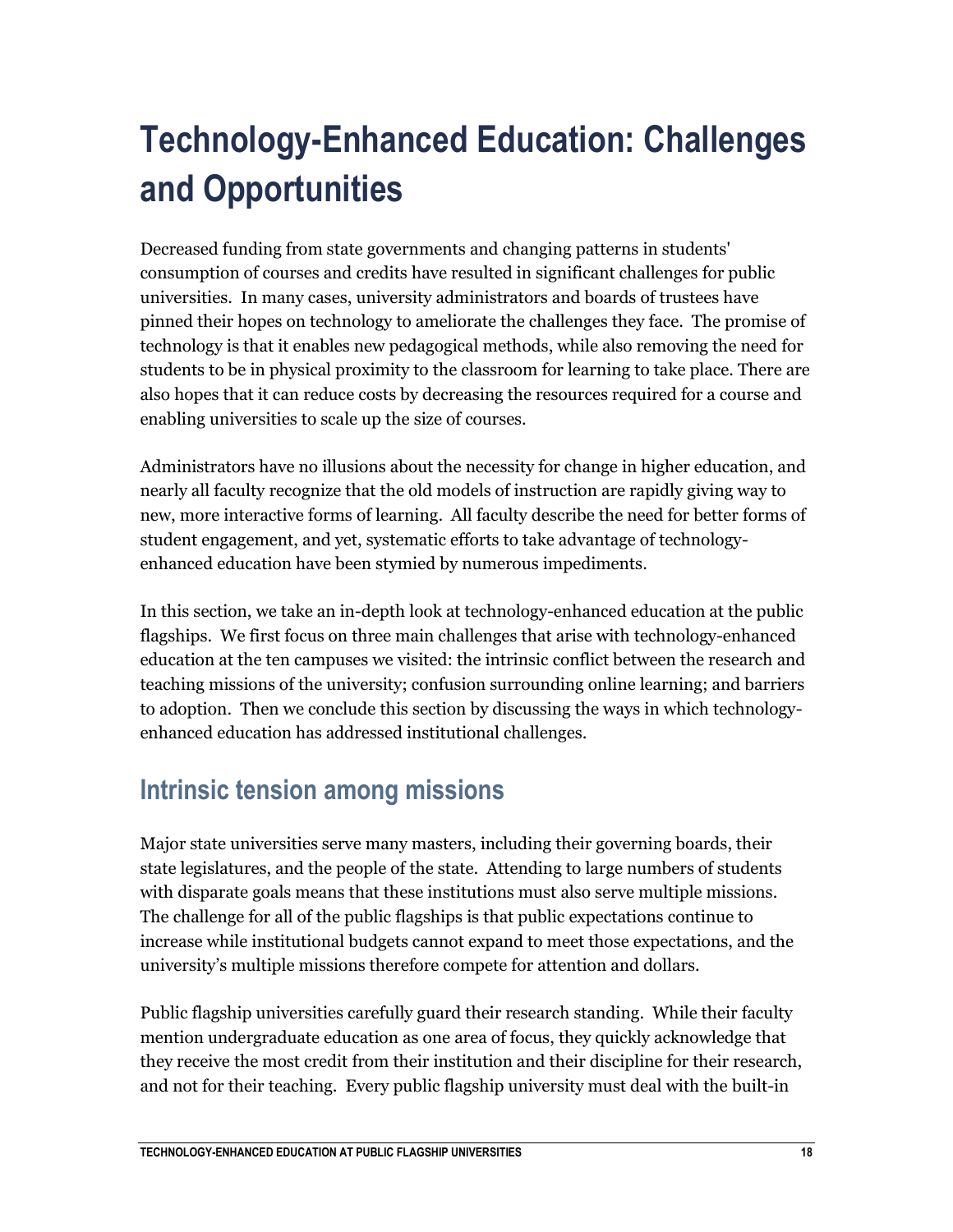conflict between the need to provide the undergraduate experience that its students and their families expect, and at an affordable price, and the focus on cutting-edge research that burnishes the university's "brand" and makes it competitive among its peers.

As a result of conflicts between missions, a number of difficult questions have to be addressed when a flagship university raises the possibility of a major new initiative: Which of the institution's missions is the initiative designed to serve? How effectively and/or efficiently does it advance that mission at this time? How do the opportunity costs of such an initiative affect the institution's other missions?

The possibility of a significant expansion of online learning raises all of these questions (not to mention many smaller ones). How—and how clearly—the leadership of a university answers these questions can have a significant effect on the pace and the ultimate success of any such initiative. When asked whether their institution has a strategy to take advantage of online learning technologies, most faculty reported that they were uncertain about what their university was trying to accomplish with online learning and why it should invest time and energy in the effort. Faculty's assessment of why online learning is being pursued varied considerably and included the following reasons:

- » To increase revenue by expanding into new markets
- » To serve a population of students that their institution was unable to reach previously
- » To improve retention and completion rates by making courses available online to regularly enrolled students who have trouble taking or completing a face-to-face course because of scheduling issues and/or other problems
- » To improve learning outcomes and teaching effectiveness by using technology, especially in hybrid classes, to "flip the classroom," and increase active learning
- » To cope with increased enrollments or with a reduction in teaching staff and with the lack of sufficient classroom space.

Some universities we visited are currently developing an online learning strategy, and at most of them, faculty are engaged in experimentation with teaching technologies. The administrators often mentioned the need for a strategic plan in order to move forward, but they are still in the process of examining what forms of technology-enhanced education are effective and how to best incorporate them into their own setting. Many individual departments are not yet at a point where they are developing plans for technology-enhanced education. While a few chairs mentioned that their departments had committees on online learning, the majority said that they had not yet developed strategic plans and probably would not do so before they saw a university plan.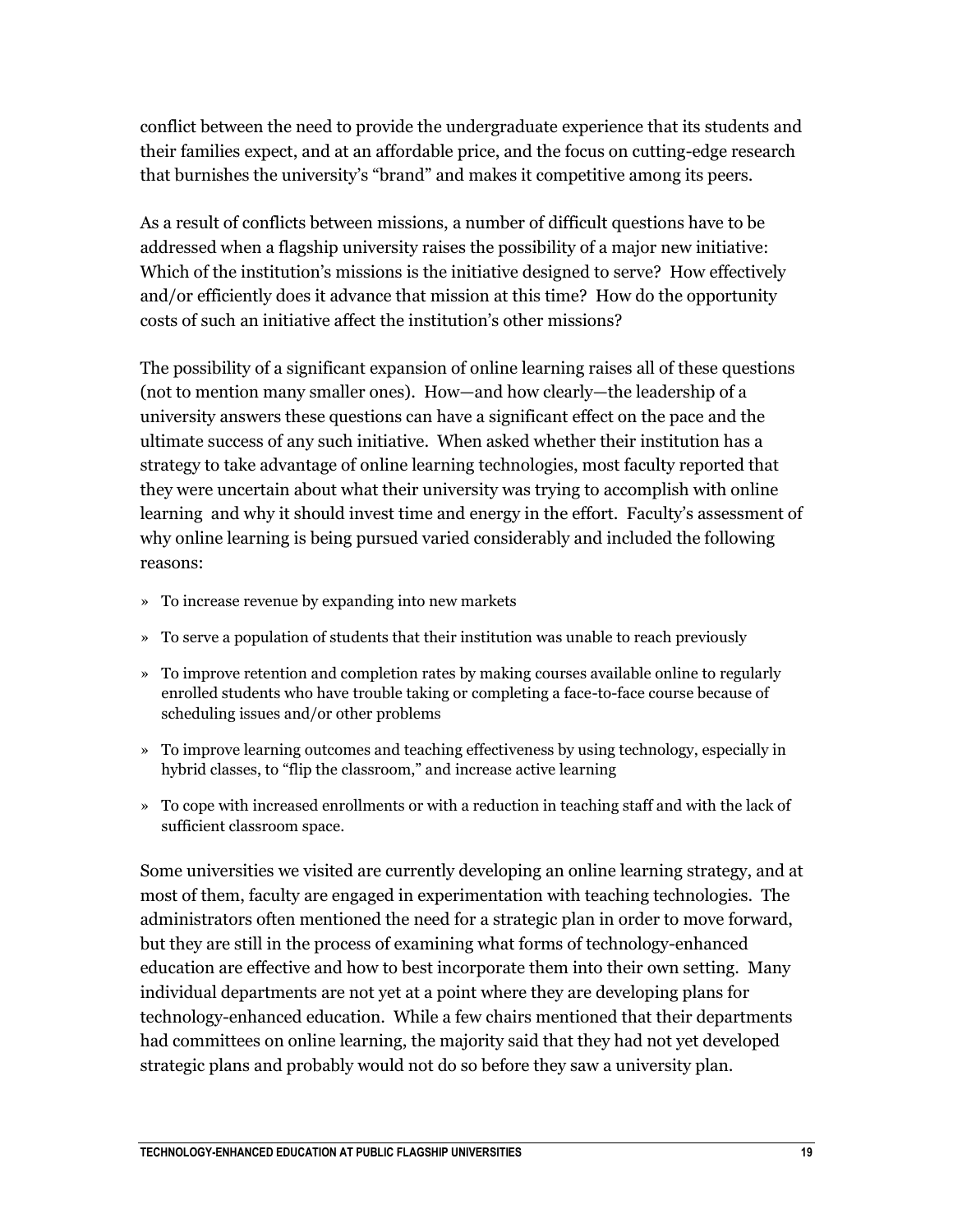We observed that universities have multiple audiences, but when thinking about technology-enhanced education they have identified three primary target populations: undergraduates, graduate and professional students, and the non-enrolled public. Not surprisingly, each of these audiences has its own needs and each values different uses of technology as part of its education.

Undergraduate students value personal interaction with faculty and peers, as well as flexibility in scheduling their courses. As a result, hybrid courses appear to be a type of technology-enhanced education that is best tailored to their needs. Graduate and professional students value flexibility much more than do undergraduates, partly because many of them have jobs and families and/or do not live on campus. They have specific interests and may be more familiar with technology-enhanced education or more motivated to effectively engage with it than are undergraduates. Universities are developing graduate, professional, and certificate programs online to serve these students, and in many cases, to expand to new markets. The larger public outside the university is currently not interested in receiving certification, transfer of credits, or personal interaction with faculty, but rather value the accessibility of knowledge. By and large, MOOCs—massive open online courses—are beginning to serve this audience. Some universities have also created online courses for high schools, either as outreach to the students to encourage them to enroll in the university, or as an aid to teachers to help them bridge the curricula between the high school and university.

## **Different terminologies for online learning**

Communication obstacles can arise at the public flagships from misunderstandings over terminology about technology-enhanced education. During our visits, we encountered an array of definitions and uses of the term online learning across universities and departments. Generally, there was confusion during our conversations surrounding what type of online learning we were most interested in, and some faculty members pointed to confusion within the university about what constitutes online learning. A few interviewees jumped directly to MOOCs when we mentioned online learning and were often quick to emphasize that faculty would never be replaced by MOOCs. In departments and on campuses where online learning is more prevalent, faculty understand the variety of potential formats and some of the costs and benefits of different approaches. The most common types of online learning we observed included fully online courses, the live broadcasting of lectures, hybrid courses, the posting of course materials online, and MOOCs. The extent to which each of these has been developed or adopted depends on the institutional context, faculty preferences, the discipline, and the target audience.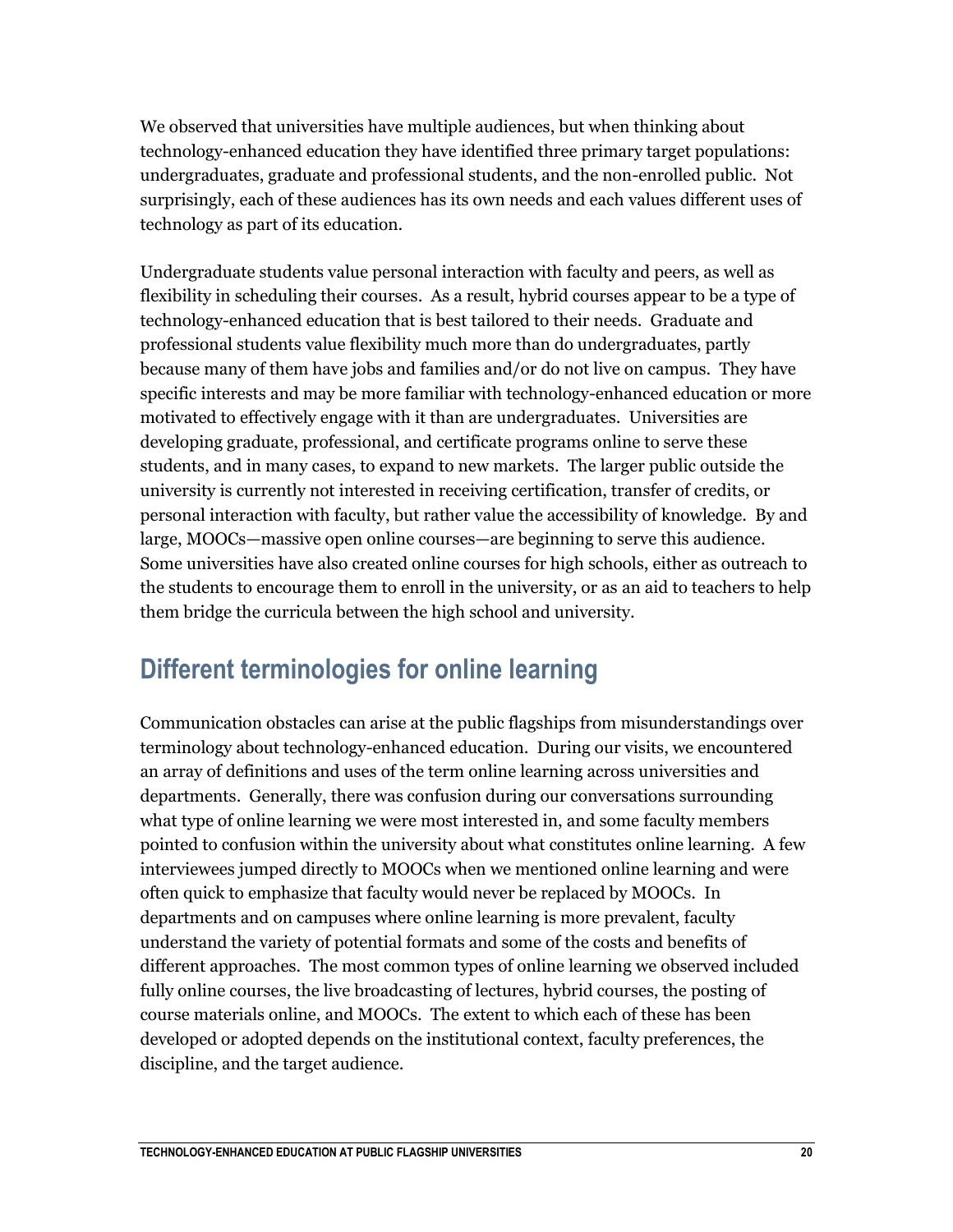#### *Fully online courses*

Most faculty interpret online learning as meaning fully online courses, where students engage with the course and complete all of the work entirely online. Within courses considered "fully online," we identified three main types.

- 1. The simplest and most straightforward type of "fully online course" entails a professor recording his or her usual lectures and posting them on a course management system with associated readings and discussion boards. These types of courses do not usually involve much redesigning of content or organization, nor do they offer significant interaction between students and the instructor or between students and other students.
- 2. Faculty also develop their own fully online courses by selecting activities, readings, and outside videos to post on a course website and by designing modules for students to work through. While aggregating the materials is a lot of work and often requires redesigning the course, many faculty said they found this much easier and preferable to creating their own videos. They supply some supplemental videos or other online content, but students rely on instructor notes and readings for most of the content. The instructor usually communicates regularly with students through the course management site and discussion boards to maintain engagement, though this varies by course level and type.
- 3. Broadcasting of live lectures is the third common type of fully online course. This format involves streaming a professor's lectures to students at home or in another classroom. The synchronous nature of this method contrasts with the asynchronous possibilities inherent in the previous two methods. This method enables the professor to reach students who are unable to come to class, or to allow a greater number of students to enroll in an oversubscribed course than could be seated in a single classroom, while still preserving the integrity of a live lecture.

#### *Hybrid courses*

Hybrid courses are usually designed with the intent of "flipping the classroom." This involves having students "ingest" the content outside of class, such as through lecture videos or online activities, and then participate in activities in class to reinforce student understanding of the content. Instructors often reduce the in-class time (usually by half) to compensate for the additional work they ask students to do outside of class. Additionally, class time can be used more efficiently; for example, the instructor can focus only on those topics with which students are struggling or they can practice solving problems. Faculty feel that it is important to maintain some in-class time in these classes to engage students and provoke participation.

For both fully online and hybrid courses, some instructors incorporate videos from YouTube or Kahn Academy to replace all or parts of the lecture. There are also a number of departments, usually in math, sciences, or economics that use online homework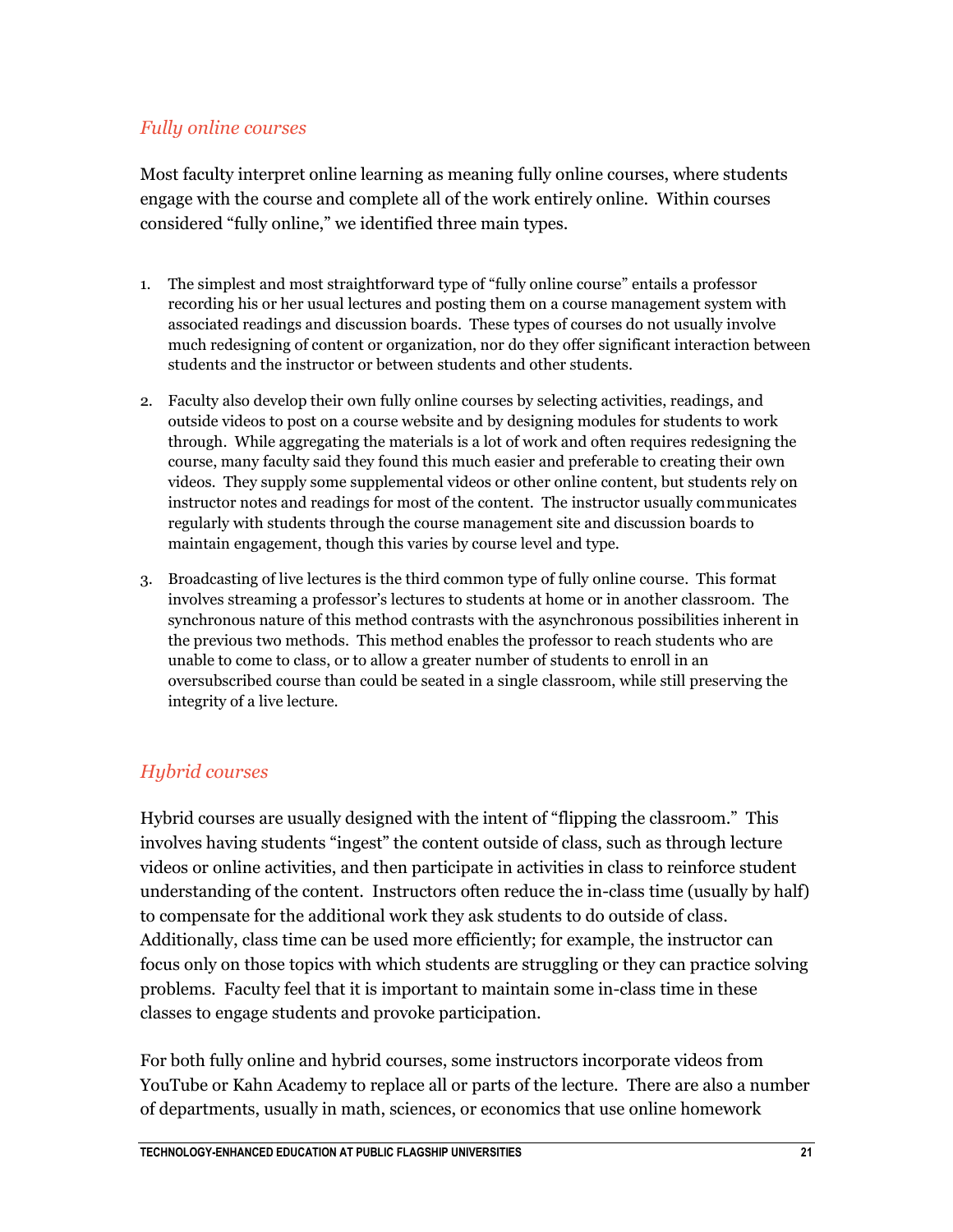resources and platforms such as Pearson or Aplia, which provide a bank of quiz and homework questions and usually include the technology to grade assignments automatically. Finally, online adaptive learning technologies such as Carnegie Mellon's Open Learning Initiative (OLI) are used to replace some lecture content and as a course management system.

#### Innovative example

The chair of the psychology department at one public flagship university is using technology to enhance student learning experiences and outcomes. He developed a simulcast massive online course, to teach a 1,500-student introductory course in psychology in this format. The class is a broadcast, and students are required to remotely log in. Evaluations consist of daily, cumulative, and personalized quizzes done online during every session. As a result, the class time is then used for discussion sessions of groups of ten to twenty students led by teacher assistants or volunteer students. In these discussion sessions, the students use software that assists with group dynamics and triggers participation. This software encourages and facilitates a democratic student participation in discussions, interprets and analyzes group dynamics based on words and speaking frequency, and indicates the level of influence and collaboration taking place. There is no textbook required for the class, and all course-related material is also provided online, reducing the cost for students.

The team behind the online course has also been collecting learning analytics on its effectiveness and has been able to demonstrate improvement in student outcomes. The university is looking to apply this method to other courses, and is looking for ways to monetize the course for an audience outside the university.

#### *Posting materials online*

At every campus, almost all instructors use online course management systems, such as Blackboard, Canvas, or Compass. How they use such systems varies, from posting grades to uploading readings and videos. These systems are a portal of communication between faculty and students, and they provide students with a more transparent understanding of grading. A few faculty members see the use of such systems as teaching online, even if they are only using the system as a supplement to the traditional lecture. Most faculty are driven to manage their courses online by student demands; department chairs mentioned that students complain when a faculty member does not post assignments or grades online. Generally, the universities also seem to have invested in IT support for their course management systems and in some professional development.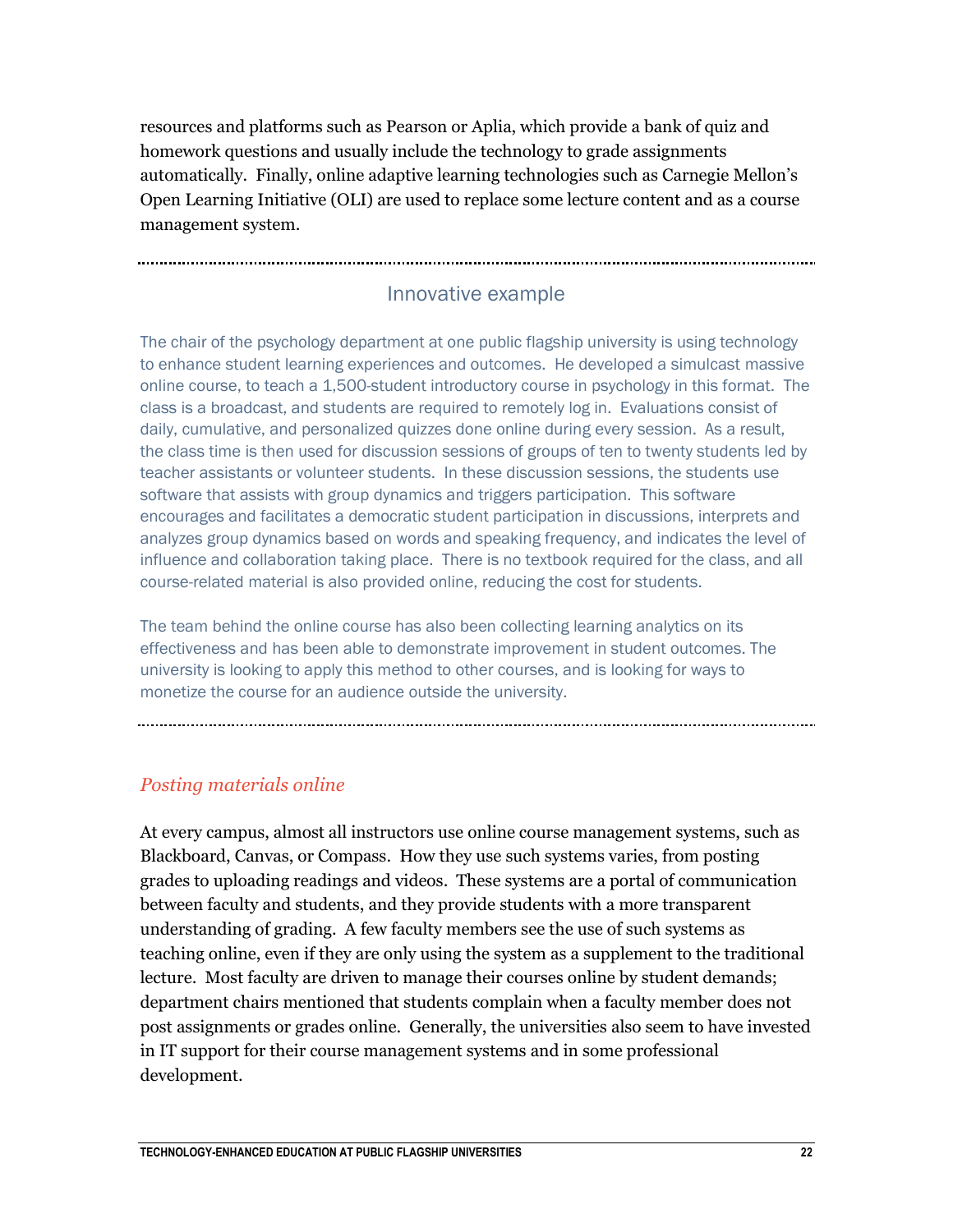#### *MOOCs*

Despite their looming presence and the shadow they cast across some of these campuses, MOOCs have not had a significant impact on undergraduate education. There are a few examples of professors who have taught a MOOC and regard the MOOC experience as a great way to develop raw educational material for their courses and to have their lectures professionally taped. Similarly, some professors are incorporating materials from their own MOOCs into their classrooms. Furthermore, the process of creating a MOOC has informed some professors about teaching approaches involving technology, which they are now incorporating into their own classes. Beyond that, we did not uncover any cases of students taking MOOCs for credit, even if the MOOC was developed at their school.

#### Innovative example

A department at one university has worked closely with private companies to explore new experiential models of online learning. The department has an innovative partnership with a global semiconductor design and manufacturing company to develop the first MOOC with a lab component. The university provides the course material and their corporate partner provides a device that students around the world learn to program, including in countries such as Brazil and India.

### **Barriers to adoption of technology-enhanced education**

#### *Faculty attitudes, roles, and responsibilities*

Faculty attitudes toward online learning are not always positive. Some of this negativity stems from unfavorable reactions toward MOOCs, which (as described above) are what many faculty think of when asked about online learning. These negative feelings about MOOCs have bled over to other types of technology-enhanced education. Faculty truly believe that the undergraduate experience cannot be replicated with MOOCs because students need interaction, tailored information, and faculty engagement. Some faculty are concerned that students enrolled in online courses will not do the work outside of class, and many professors of hybrid courses mentioned that they involve much more work for the students and demand greater student independence. In some cases, negative attitudes towards online learning are due to preconceived notions, miscommunication, and lack of exposure. In other cases, faculty members have experimented with fully online courses and have seen poor results for student learning.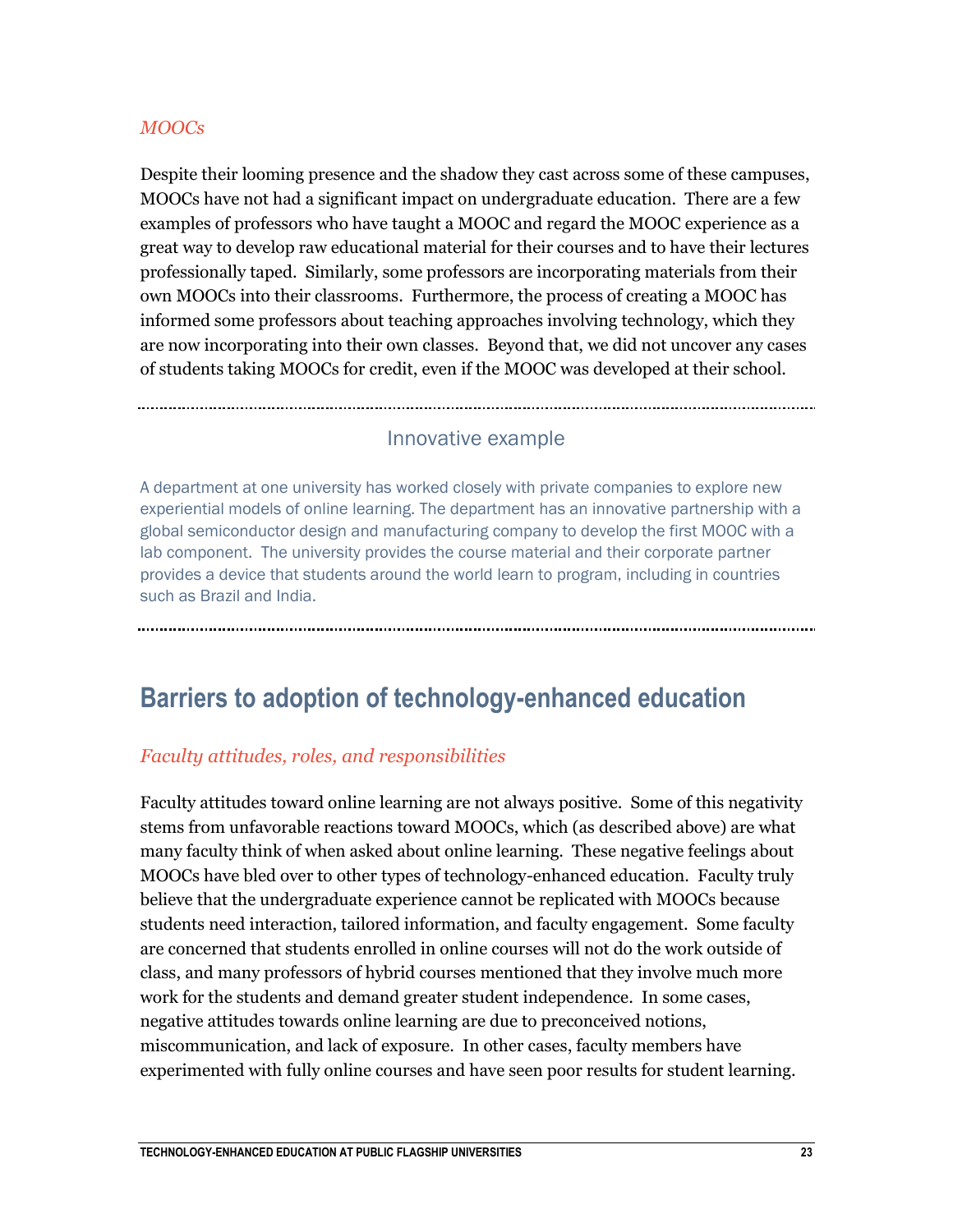The consequence of these various developments and attitudes is that the adoption of online learning technologies by faculty has been slow.

The extent to which the previously mentioned formats of online learning have been deployed to instruct undergraduate students depends in large part on faculty perceptions of their effectiveness and the work involved in adopting them. Faculty seem more open to hybrid courses and the live broadcasting of lectures because the hybrid courses enable the professor to engage with the students, and broadcasting preserves some sense of the live lecture. Although faculty in general seem slightly less aware of the hybrid models than of fully online courses, those who have taught in the hybrid format often report positive results, usually because they have seen greater student engagement.

For the most part, faculty do not seem overly concerned about online learning, largely because it is seen as an addition to, rather than a replacement for, traditional face-to-face instruction. Faculty read the higher education press and know about the disruptive potential of online learning, but they still believe their role in educating students in the context of a strong research university will remain relatively stable. Furthermore, despite ongoing worry about the impact of financial changes and environmental factors, most faculty at public flagships consider their institutions to be among the "unthreatened elite" and regard them as having "world-class faculty" and great students.

The faculty's lack of time is probably the most significant impediment to integrating technology into the classroom. Faculty research obligations often take precedence over their other activities, which include investing in improving their teaching. The opportunity costs of integrating technology into the classroom are higher than traditional investments in improved teaching because teaching with technology requires more time and attention than do traditional forms of delivery. For example, it takes time for a faculty member to deconstruct a course and rethink its approach and delivery. He or she must know something about the latest trends in technology in order to create the online and digital materials for their courses. Additionally, it takes time to apply technology in the classroom effectively. As a result, non-tenure-track faculty often serve as the impetus for designing online/hybrid courses, mainly because they are more motivated to improve their teaching. Thus, in an attempt to align faculty incentives, some universities are providing faculty with additional funds for transforming or updating courses, or a partial release from other teaching obligations while such courses are being created.

As a way to deal with the limited time and multiple roles of faculty, a number of the departments we studied have hired full-time semi-permanent lecturers to help support teaching loads. Nearly all of the universities in this study have, whenever possible, moved away from the use of temporary adjuncts (who traditionally have been hired by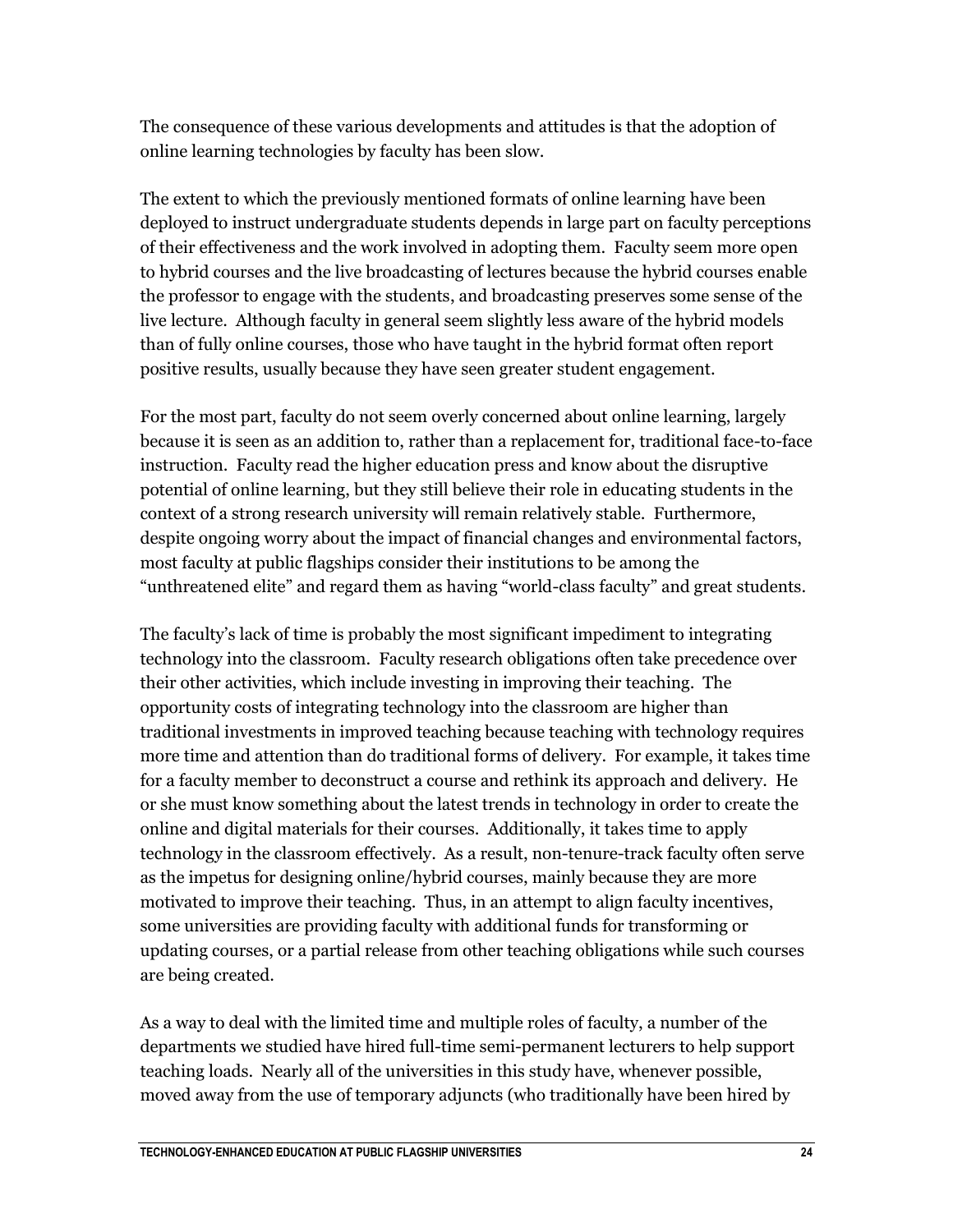rapidly growing departments facing heavy student demands for introductory courses) in favor of employing full-time professional teachers under contract for a fixed period of time, usually several years. These instructors tend to feel more connected to the university and to the students than do adjuncts. The semi-permanent lecturers or instructors appear to be developing many of the online courses at institutions we visited; they often have a great deal of interest in pedagogy and are willing to invest more time in developing innovative teaching techniques than are research faculty.

#### *Ownership of teaching materials*

On all of the campuses we visited, it was clear that faculty view "ownership" of their courses as critical to their teaching role. This is a deeply entrenched piece of the culture at every research university, and it results in some of the best and most devoted teaching. However, the downside of this system of decentralized ownership of courses is that no one is in a position to mandate—or even to suggest, in most cases—that a course should be taught differently. If there were a pedagogical change that an institution's leadership believed should be implemented broadly across the university, they would almost surely have to sell that idea department by department, faculty member by faculty member.

Furthermore, online courses cannot be built and taught by a single faculty member operating alone. Online courses can require a combination of pedagogical, technological, and production skills, and the faculty member conveying the knowledge to students in an online course is often dependent upon others to fully realize the benefits. Moreover, administrators become involved in the process through prioritization and allocation of financial, infrastructure, and support-staff resources. As a result, no single faculty member has full control over an online course. Faculty have always had—and still have sovereignty over what to teach, but the options offered by technology with regard to how to teach a course raise questions about who is involved in "making a course" and who is responsible for what kinds of decisions. Online courses also raise a number of questions about intellectual property, given their complex ownership structures.

Ownership is not the sole governance issue. Additional governance concerns arose with MOOCs because administrators felt they had to move quickly when MOOCs came onto the scene so publicly and rapidly. Some administrators pushed through decisions about participation on MOOC platforms without going through the typical course approval and governance processes. This has raised concerns on some campuses. Some universities have brought these questions to the Faculty Senate for resolution, but most simply observe the issues for now, make temporary administrative decisions to keep things moving, and continue to build a list of questions for later consideration.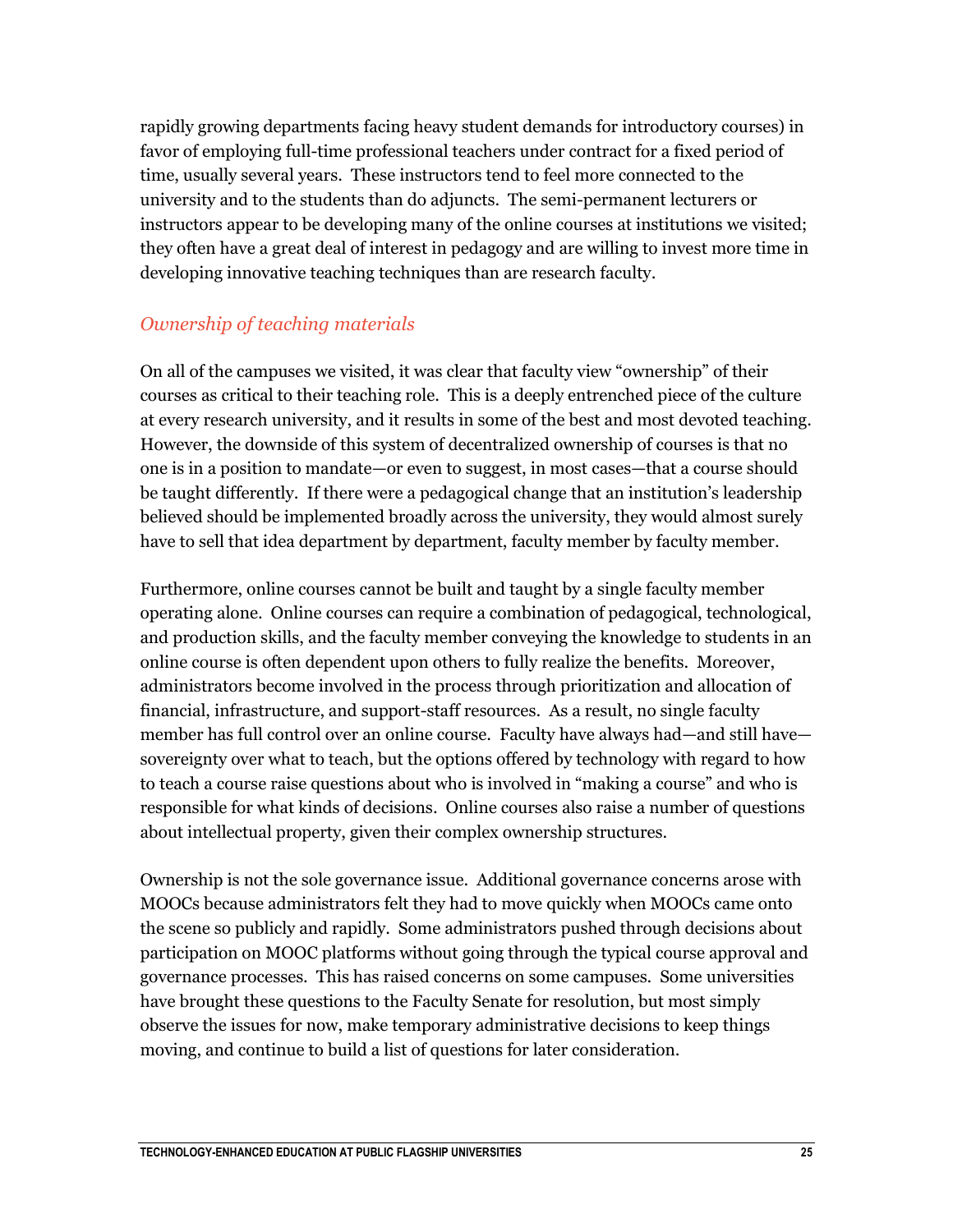#### *Insufficient institutional infrastructure for support*

Another impediment to online learning is the lack of technical infrastructure and resources necessary to help faculty and lecturers transition their courses into an online and digital format. We witnessed successful examples of faculty creating their own "home-grown" materials and of faculty working together with an instructional designer; however, it was evident that none of the universities yet has the system-wide infrastructure to support faculty in a way that is cost-efficient and streamlined. Extensive IT support and instructional designers were usually available in the professional schools to help their own faculty develop online courses, but this was not usually the case in other schools.

From our visits, we were able to identify at least three types of support centers now involved in helping faculty and students transition to a technology-enhanced teaching and learning environment. First is the general "Teaching and Learning" center that has traditionally focused on pedagogy, but is now shifting more attention to the pedagogical aspects of online courses and the development of new teaching methods to improve student retention and learning. Second, "Informational Technology" support centers have the technical expertise and skills necessary to help faculty implement the technologies in their courses. Finally, "Distance Learning and Continuing Education" centers or schools have experience in creating online courses and are able to lend some of their expertise and resources to others in the university who may be interested in bringing online education to a different population. Not every university we visited has all three of these centers, and some have centers that combine some of the described services. But all universities are looking at online learning technologies from multiple perspectives, and the expertise of each type of center seems to offer some value to the faculty engaged in technology-enhanced education.

The level of centralization of these services varies across universities. There is no single model used by all institutions and each model has its disadvantages and advantages. Many universities have launched initiatives from within the provost's office to centralize support, achieve greater efficiency, provide resources that some colleges may not be able to afford, and help move the university forward in the use of technology-enhanced education. However, there are some universities that have stuck with a decentralized model. This approach affords colleges more autonomy over the type of support services they offer, provides easier access for faculty, and may enable faculty to work more closely with support staff that are knowledgeable in their field of study.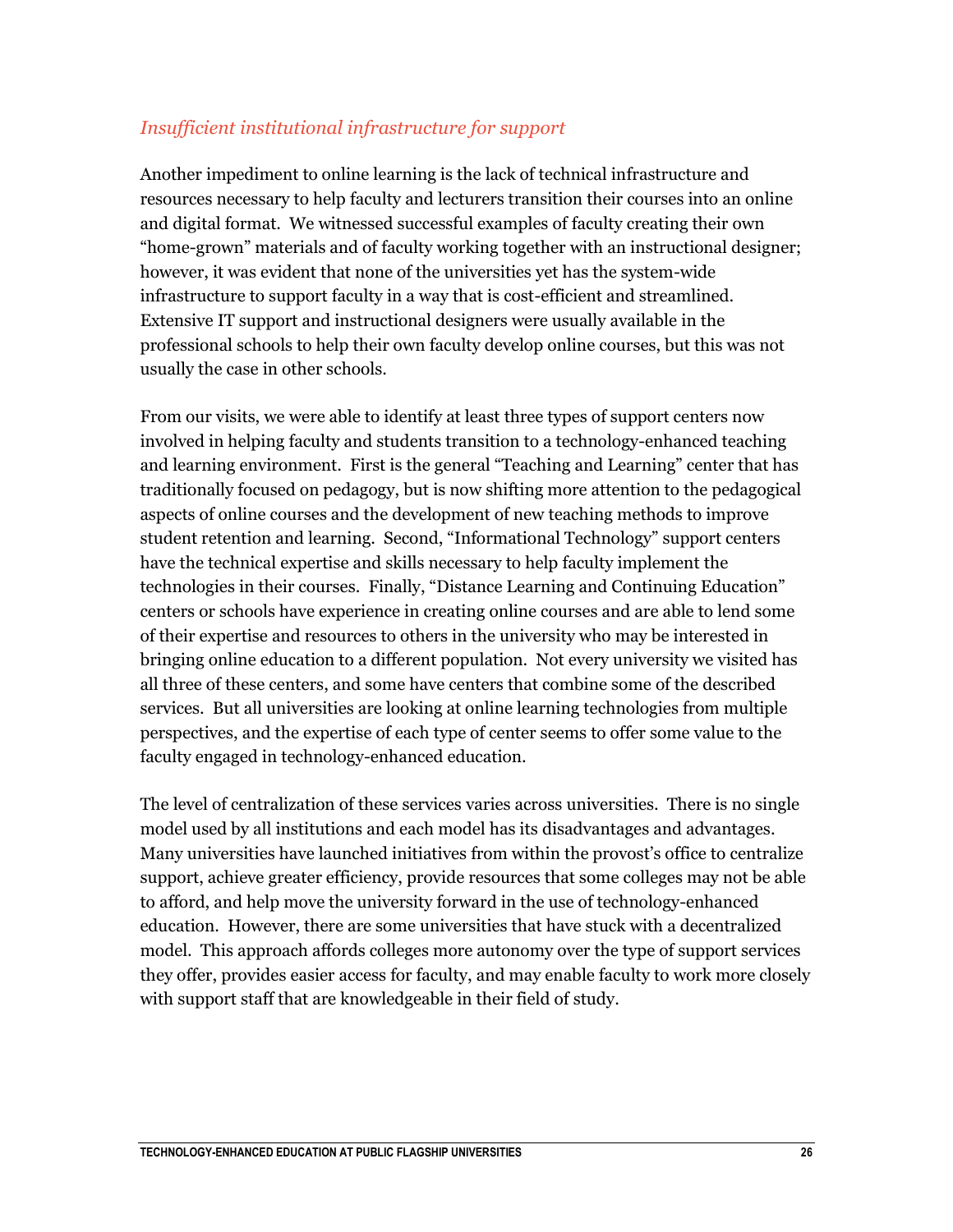#### *Student preferences*

During our visits, some faculty also mentioned cases in which resistance to online learning came from the "traditional," residential students themselves. While students seem to be arriving at universities with increasing expectations about the integration of technology into their everyday lives, such mindsets do not naturally translate to greater demand for online courses. In addition, we heard that some students do not like fully online or hybrid courses because they realize that these courses often come with greater responsibilities. At one university, students were found to be performing equally well in hybrid courses and in face-to-face courses. But when surveyed, students indicated that they significantly preferred the face-to-face version of the course because it required less work than the comparable hybrid. It was also reported by faculty and department chairs that students often choose to attend a public flagship university in order to have face-toface interactions with faculty and to build camaraderie with peers. Although they like the option of some online courses, they expect the majority of their courses to be face-toface. Moreover, this is closely tied to the perceived value of the education they are receiving.

#### *Budget systems*

At most of these universities, the budgeting system is viewed as a significant impediment to investing in online teaching technology, because integrating online technologies into teaching takes time, and there is no clear monetary incentive to do so. We identified at least two ways in which the budget system creates disincentives for departments and faculty to take on the use of technology in their teaching. First, for the most part, faculty are not rewarded financially, nor are they rewarded in terms of tenure and promotion, for their teaching contributions or innovations. Thus, most see little reason to dedicate the time necessary to create technology-enhanced courses. Second, if a faculty member or department wants to use technology to reach a broader audience and increase enrollments, the budget systems at many of the universities we visited are not set up to share with the department, let alone the individual faculty member, any significant monetary benefit from increased enrollment. Thus, there may be no financial incentive to develop online courses in order to increase enrollments.

## **Technology as a tool for addressing university challenges**

Despite these challenges, faculty members and administrators believe that introducing technology into the classroom will help solve some of the challenges public flagship universities face in the twenty-first century. Throughout our visits, we were able to identify particular patterns in the way universities were using and integrating technology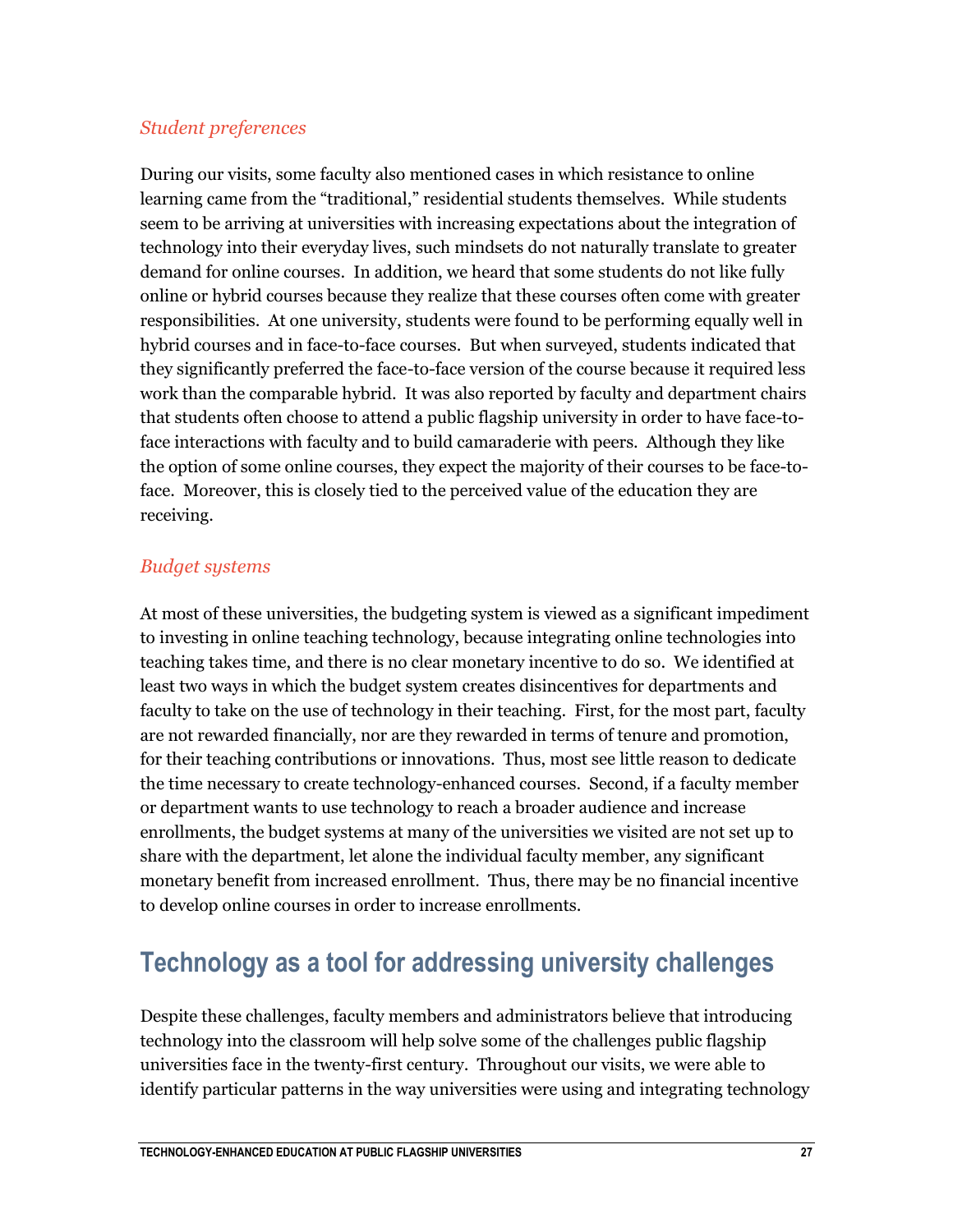in the traditional classroom to address challenges and opportunities related to budgetary constraints, student demands, and student outcomes, as well as the universities' competitive standing.

#### *Improving time-to-degree and completion rates*

Reducing students' time-to-degree and improving completion rates are important themes at public flagship universities. Some universities and departments see the potential for teaching technologies to help address these concerns. Bottlenecks in introductory courses are hurting time-to-degree, and universities are struggling to provide additional instructors or classroom space to mitigate these holdups. There are some examples of departments offering hybrid or fully online sections to students who cannot find a seat in face-to-face sections, and other departments have opted to move all sections of introductory courses fully online to ensure the accommodation of all students. This has been particularly important in the STEM (Science, Technology, Engineering and Mathematics) fields, where enrollment has been growing rapidly. Furthermore, schools are looking to summer online courses that students can take from home to help reduce time-to-degree. By putting courses fully online, the institution can enable students to continue to take classes in the summer and move towards graduation more quickly. There are also a few professors who have created online supplemental work and tutorials to help reduce the disparities in college readiness among students. The goal of these efforts is to help students who might otherwise drop out and move them toward completing a degree.

#### Innovative example

At one public flagship university, the newly appointed director of an education research center believes that online learning can make a significant difference in remedial education. As a full-time faculty member in the physics and astronomy departments, her research is focused on remedial, asynchronous online materials for students taking physics. One of her most successful efforts involves the development of online tutorials for introductory and upper-level physics courses, which are both problem- and concept-based. Tutorials are available online and adapt to the student's initial knowledge and learning abilities, and students can access them at their own pace. The professor describes the tutorials as a guided approach to learning that supports students on a need-to-know basis. The tutorials have helped the physics department bring student knowledge and learning up to the required college level, and they allow professors to use class time and face-to-face interaction with students in the most efficient and productive way. Through this center, the university is also exploring how these tutorials and approaches can be applied to other disciplines in the sciences and can help improve student readiness for college and retention levels, as well as reduce time to graduation.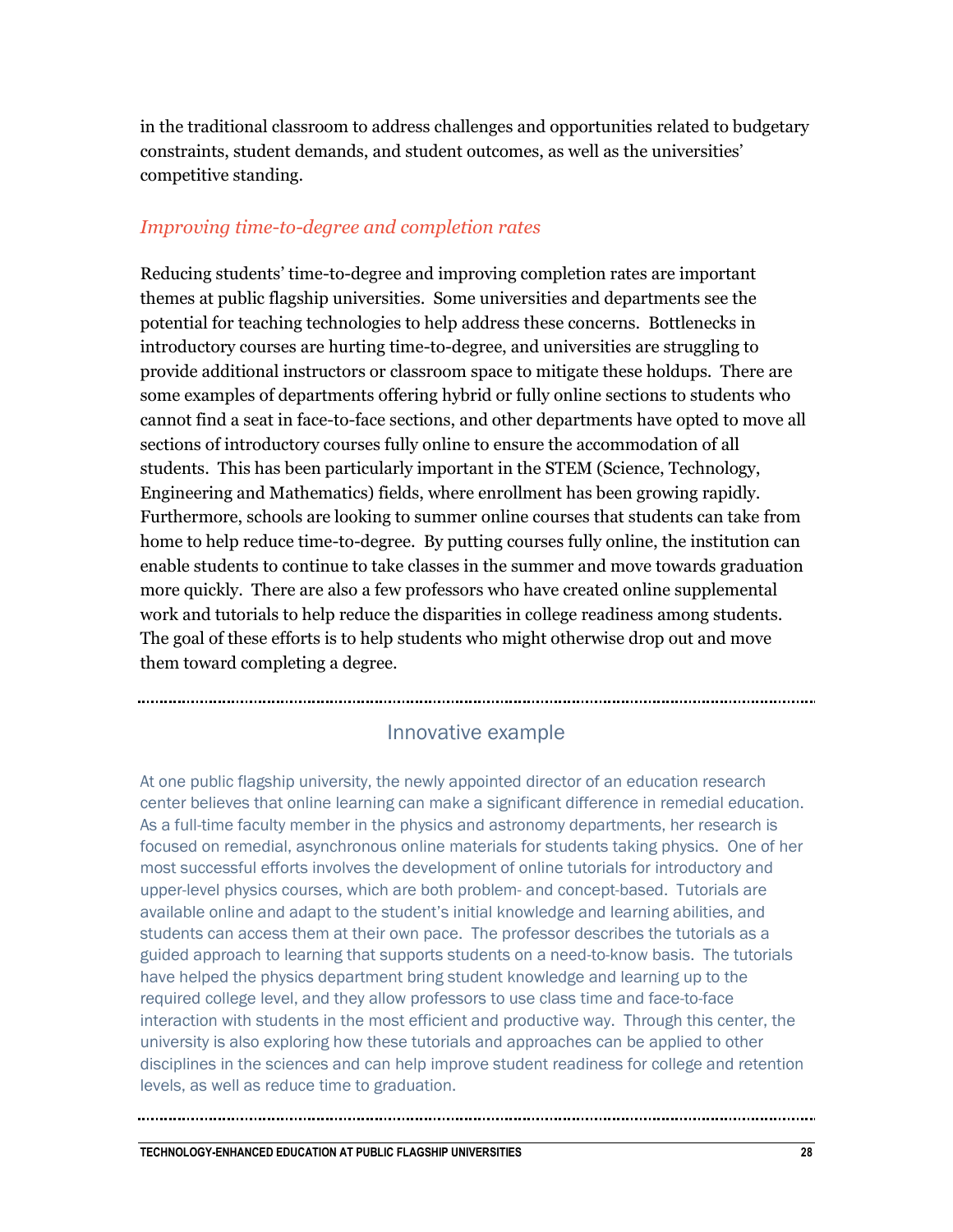#### *Alleviating space constraints*

Physical constraints also create bottlenecks, especially in large introductory courses that cannot physically accommodate all interested students. Because these courses often serve as prerequisites to advanced courses, students unable to enroll in them in a timely fashion may take longer to complete a major and to graduate. Departments often do not have large enough classrooms, or enough additional classrooms, to enable them to expand section sizes or add new sections. Online courses provide a way for the department and faculty to reach additional students without constructing additional classrooms or buildings. Space constraints are a problem for some of the public flagships, especially for those that are located within large cities or in other areas where expanding the original campus is simply not an option.

#### *Meeting student demands for greater flexibility and more options*

Some universities believe that students expect online learning to provide them with greater flexibility. While the majority of students at the public flagship universities still want the residential undergraduate experience, students are also interested in taking a few classes online for the flexibility they offer with respect to other courses, extracurricular activities, or work schedules. Various departments cite the importance of online learning in providing increased flexibility for athletes and for nontraditional students who have families and/or full-time or part-time jobs. Departments offering online courses can avoid some of the scheduling conflicts that are especially common in required introductory courses and bottleneck courses. More commonly, professional schools use online learning to meet the demand for flexibility from graduate students who work or live at a distance.

#### *Improving student learning*

A few faculty members state that they have been using technology in their classrooms to improve student learning. This is especially common within hybrid or flipped classrooms, where professors cite being able to use classroom time to engage student interest and participation in active learning. In addition, professors have found that incorporating effective tools and strategies, such as videos or adaptive learning platforms, allows them to transmit information more effectively than in a lecture. We encountered a few instances where faculty collected data on student outcomes in both a hybrid version and the traditional version of the same course and found improved outcomes in the former. However, there are also some cases in which students did worse in the technology-enhanced versions of courses, leading to concerns from some regarding these formats.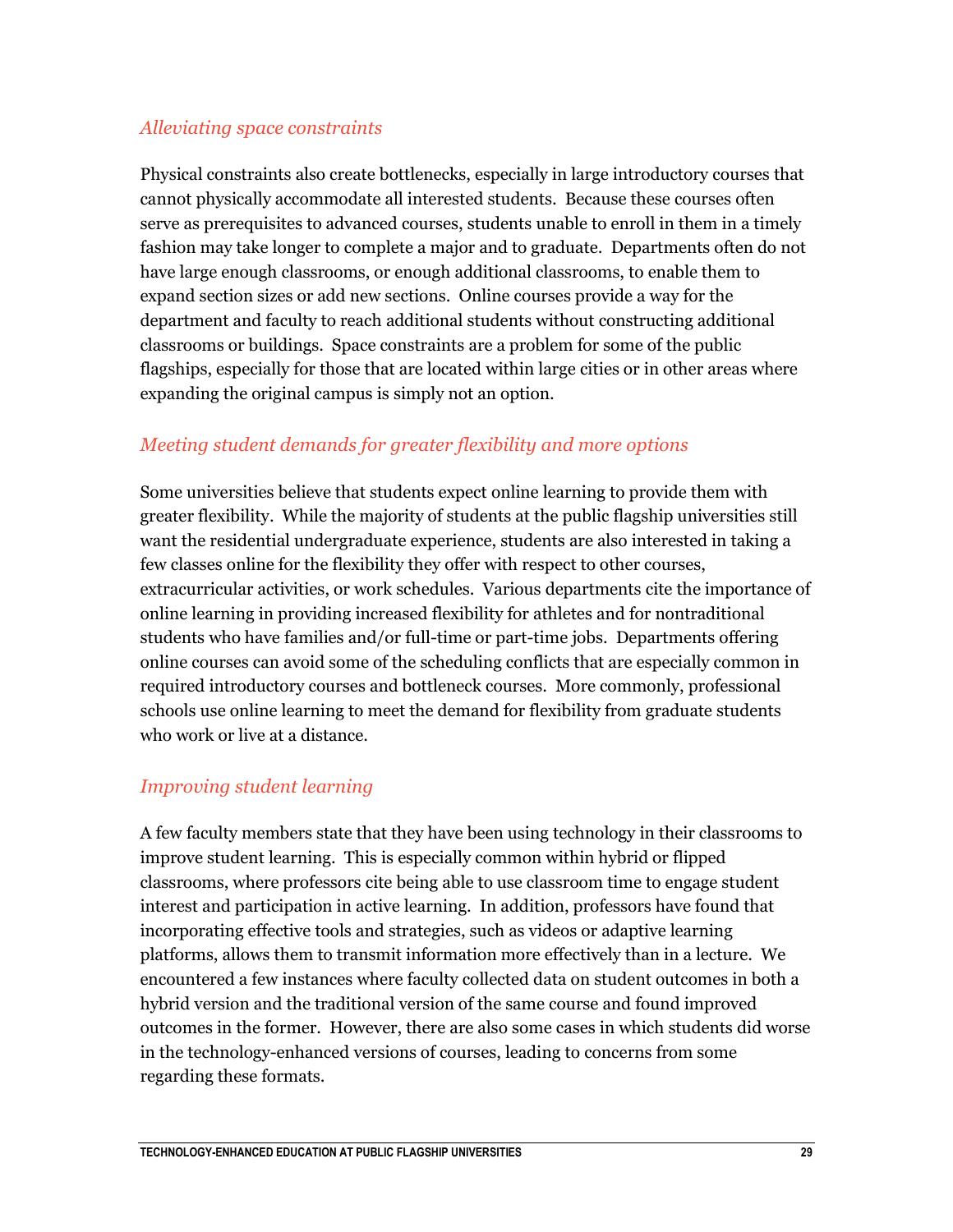#### Innovative example

Online versions of courses often have been used to better support large service courses on campuses, which are typically overcrowded and lightly staffed. One of the PFN psychology chairs is interested in revitalizing delivery methods for learning and redesigning courses in terms of the technology available and the capacity to improve student outcomes. Several years ago she experimented with a "semi-hybrid" course at the university, and now she has taken it upon herself to teach and revolutionize an introductory psychology class that serves 2,500 students per year. Traditionally, this course consisted of lectures to over 1,000 students in auditoriums, but since spring 2014, the course has been flipped, with classrooms of no more than 45 students each. For this course, the students are expected to read and respond to questions from the psychology course material from Open Learning Initiative (OLI), before attending small discussion sessions led by the chair of the department and a team of non-tenured lecturers and graduate students.

This team is also beginning to collect data on student learning from the professor's previous hybrid courses to better understand the effectiveness of the online materials and make changes to the curriculum accordingly. They have also developed a fully online version of the introductory psychology class, and they are recommending that students take it during the summer before their first semester at the university as a way to ameliorate deficiencies associated with college readiness and to manage student expectations about online courses.

*Avoiding "credit leakage" to community colleges* 

Some universities are creating online courses to avoid credit leakage, which happens when students earn credits at community colleges instead of their primary institution, and the related loss of tuition revenue to the community colleges. The first step in this strategy has been to offer summer online courses, which enables the university to offer students some of the credits they might otherwise choose to earn at a nearby community college while home for the summer. Most students who seek to transfer community college credits to a four-year institution are doing so because the credits are less expensive. We did not hear about instances of universities offering online courses more cheaply to encourage students to choose them over courses offered by community colleges, although we heard some discussion about this potential. Finally, there were a few cases of departments creating online courses to be offered through a community college to ensure that transfer credits are of good quality.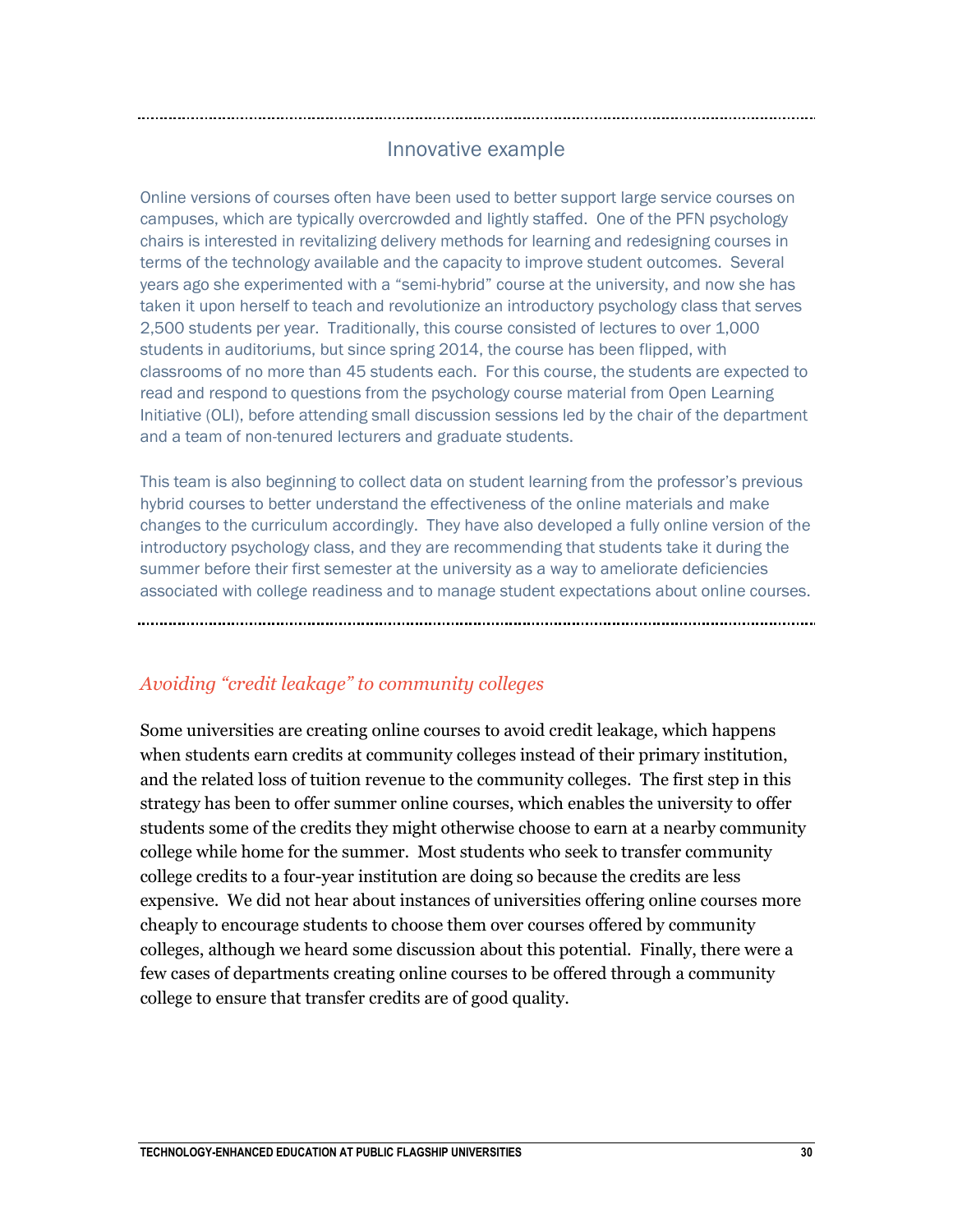#### *Responding to external pressures to innovate*

Some administrators and faculty with whom we met are carrying out online learning in response to external pressures to be innovative. Administrators feel pressure to "stay in the game" and not be left behind in the online learning space, especially as their peer institutions are moving forward. They also feel pressure from their state legislatures to increase access to higher education and reduce costs. Furthermore, they are continually aware of cost pressures and the potentially mollifying effect of technology-enhanced education. Although we found little evidence of being able to reduce costs of providing education, universities nevertheless continue to look for any potential cost-saving mechanisms that may exist through technology-enhanced education.

#### *Fulfilling the institution's outreach mission*

Some universities maintain that online learning can help fulfill part of their outreach mission. Some are using MOOCs as a way to engage a broader audience as well as promote their brand. In addition, a few universities have provided their own online materials to high schools or community colleges to help improve their instruction.

#### *Ameliorating budget constraints*

The availability of resources, or the lack thereof, has had a powerful impact on the adoption of online learning. Although many faculty members believe that online courses of quality are expensive to create, we witnessed two ways in which online learning has helped address budget tightening, has reduced or maintained costs, or has increased revenue at the departmental level. A number of the universities have seen a reduction in faculty lines in recent years, and they do not have enough instructors to teach their students in the traditional manner. As a result, some turn to fully online courses as a way to teach more students with fewer faculty members or instructors. Although these courses may cost more to develop than their traditional counterparts, they usually cost less than hiring a full-time professor. It is important to note that these departments may not have seen online learning as the best way to teach students, but in some cases it was the only way to teach students given their limited available faculty or other constraints.

Online courses at several universities offer the potential for additional departmental revenue through undergraduate fees, summer tuition, or expanded enrollments. Some departments have found that online courses can enable them to increase enrollments (especially in elective and summer courses) and attract majors. Departments and universities that are particularly hard-pressed for money have looked to online degree programs or undergraduate courses as a new means of generating revenue. As a result, departments could make a net profit from online courses, if additional revenue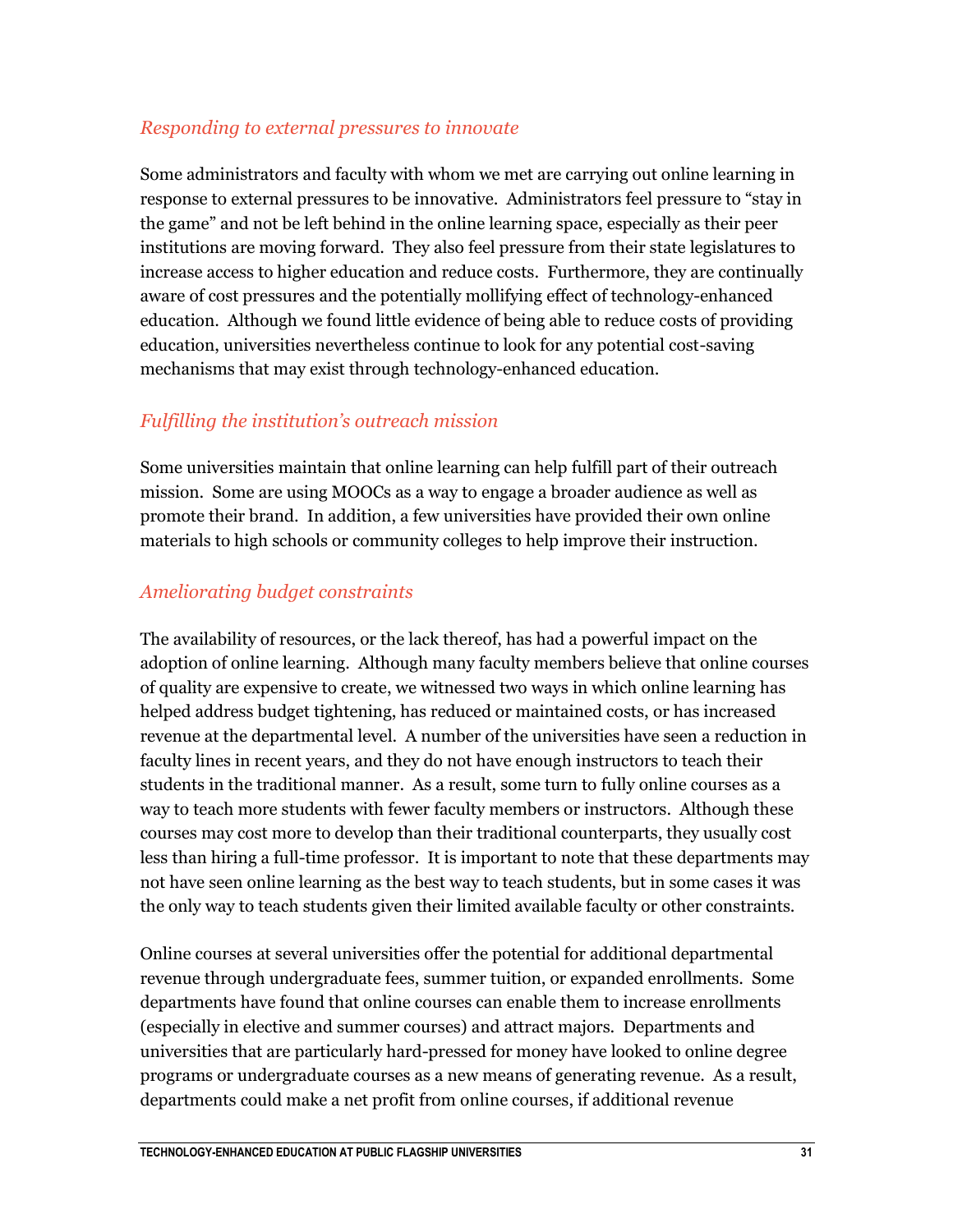generated from an online course exceeds the increase in costs associated with that course. This depends significantly on the type of online course, the resources available to the department and faculty, the university's budget model, and how revenues and costs trickle down to the department.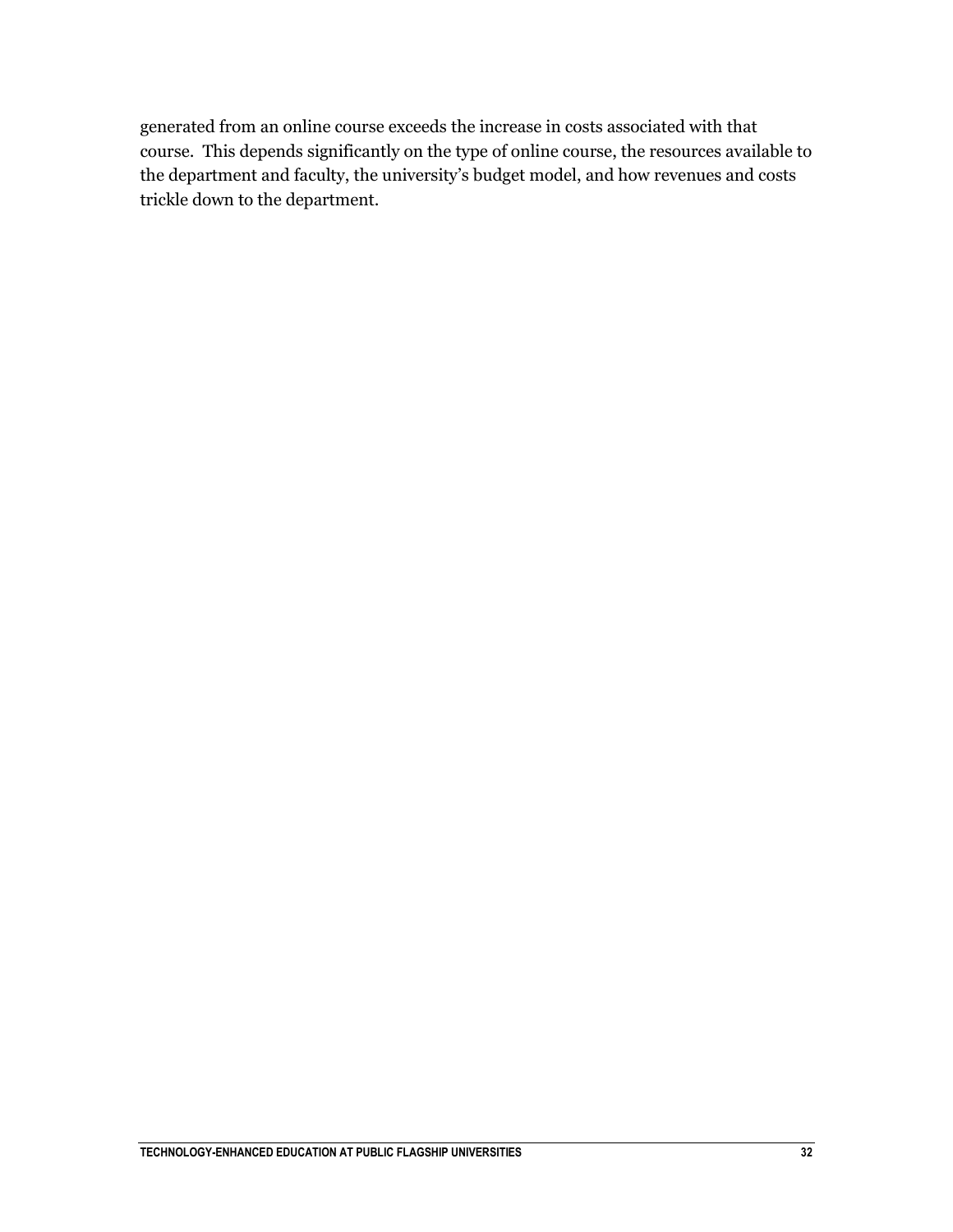## <span id="page-33-0"></span>**Collaborations**

The public flagship institutions have all come together because they believe that there is some merit in jointly addressing the common challenges they face. In light of the budget, student consumption and other university challenges, it is clear that there is a need to think carefully about how the universities should address these collectively. In addition to the potential for technology-enhanced education to ameliorate these challenges, collaboration may enable these universities to tackle their concerns more efficiently and effectively. We discussed the potentials for collaboration with the faculty and administrators we interviewed and tried to gain insight into the types of collaboration that would be most useful to these universities. University administrators and many funding agencies believe that technology-enhanced education offers real potential for reducing costs by inter-institutional sharing of curricular resources.

## **Faculty attitudes toward collaboration**

Faculty are generally receptive to the idea of collaboration, as most have been collaborating on research projects for a long time. However, faculty see several barriers to collaborating on the development of teaching tools or online instructional models across public flagship universities. First, teaching has, up until now, been a highly personal endeavor. Faculty members take great pride in their courses, and many believe that their teaching styles and methods are best for their students. The flagship universities also take care in developing a brand that their graduates will be proud of, and are concerned about how their institutional reputation will be affected if students start taking courses elsewhere. Furthermore, there are differences in student bodies and content needs across and sometimes within institutions. Even in the common introductory courses, faculty members often mentioned the uniqueness of their content, and as an example of a challenge to sharing teaching materials, cited difficulties in finding textbooks that align with their courses.

When pushed a little bit farther, some faculty members communicated the benefits of using resources from elsewhere, such as textbooks or supplemental videos. They all recognize that there is great difficulty in designing an online course and believe there may be potential for collaboration to ease this process. However, there is something different about an entire course, of which faculty are deeply protective, and which they cannot imagine importing. Where there was willingness to collaborate on this front, it was more often willingness to be the contributor of materials than to be the consumer of someone else's materials.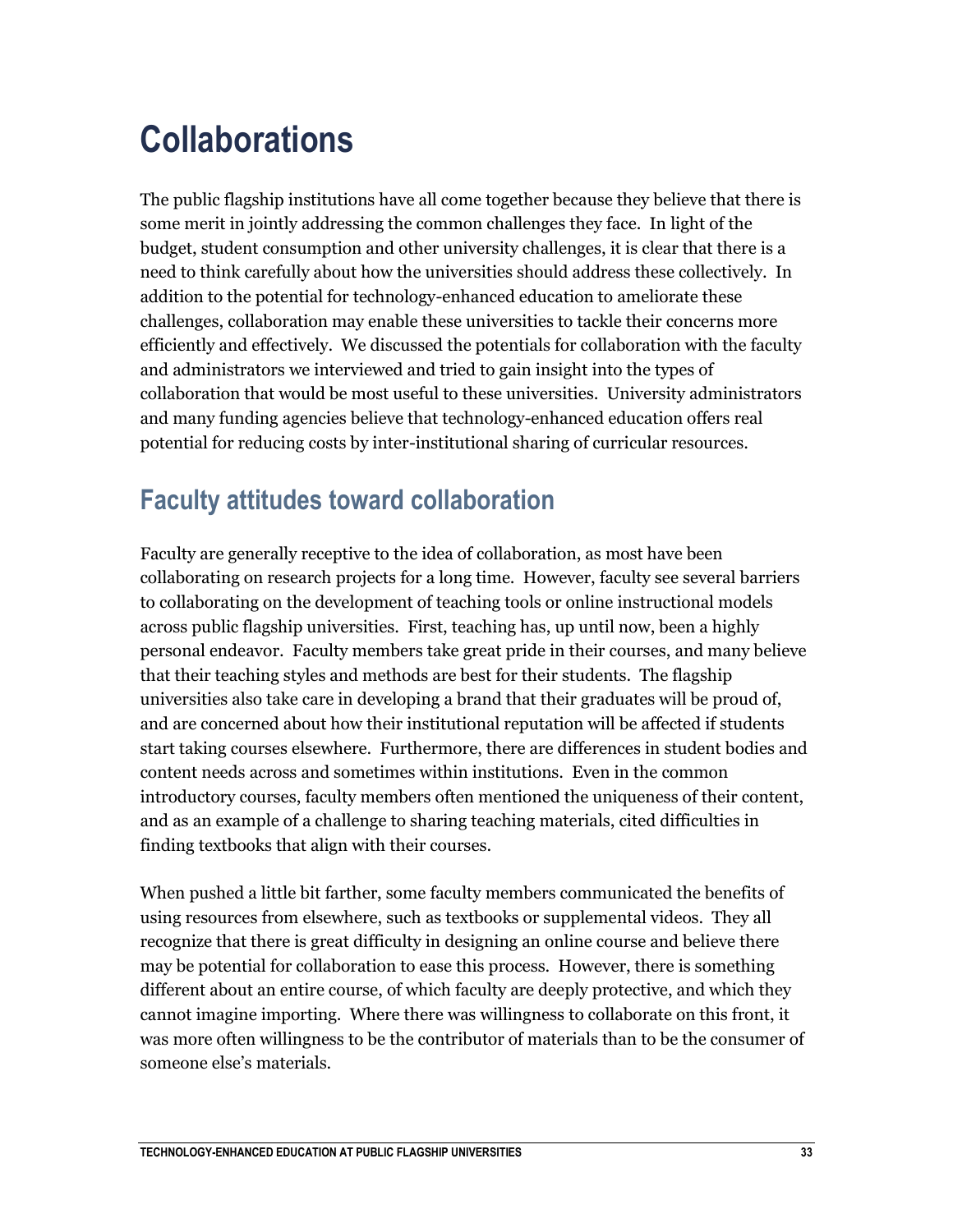Beyond the faculty ownership concerns, there were several technical and accounting limitations to inter and intra-institutional collaboration that faculty mentioned, most of which they did not think could be resolved. How would credits for teaching load be allocated when professors collaborate? Would the technological infrastructures be compatible enough to make sharing across institutions easy? How would the revenue from tuition flow across universities? How would they deal with different schedules across the universities? Would the time it takes to set up a collaboration be greater than the time saved by collaborating?

### **Potential for collaboration**

We noticed a few pockets within universities where the greatest potential for collaboration appears to lie, or where collaboration is already taking place. The degree of interest in collaboration varied significantly by discipline. Professional schools are the farthest along in developing online modules and courses, and they indicated some interest in sharing and importing at least parts of these. For example, we found that nursing and pharmacy programs and schools of education seem particularly advanced in online learning and in collaborating to move forward in their discipline.

Some departments were facing specific challenges that they felt collaboration might have the potential to address. Departments with rapidly increasing enrollments, for example, are struggling to meet the needs of their students. (These departments were usually concentrated in the STEM fields.) Chairs of such departments mentioned that using courses or materials from elsewhere may help them serve more students without increasing the number of faculty. Similarly, departments that have seen drastic reductions in faculty lines are looking for ways to reduce the workload of faculty members with increased teaching loads. Collaboration may reduce the materials they need to create for teaching.

Alternatively, faculty mentioned cases where there are relatively few students, where collaboration between institutions might help achieve economies of scale. For example, a department that, by itself, does not have enough student demand to offer a specific course and make it economically viable could potentially benefit by collaborating with another university in co-teaching a course by combining students and resources. This is not atypical for graduate-level courses, and we heard some examples of departments and faculty (often in very specific fields) already participating in this type of crossinstitutional collaboration. For example, the classics department at one public flagship university is collaborating with a smaller state university to teach Ancient Greek through videoconferencing, because the latter's classics department could not afford to offer the course on its own, given the small number of classics majors there.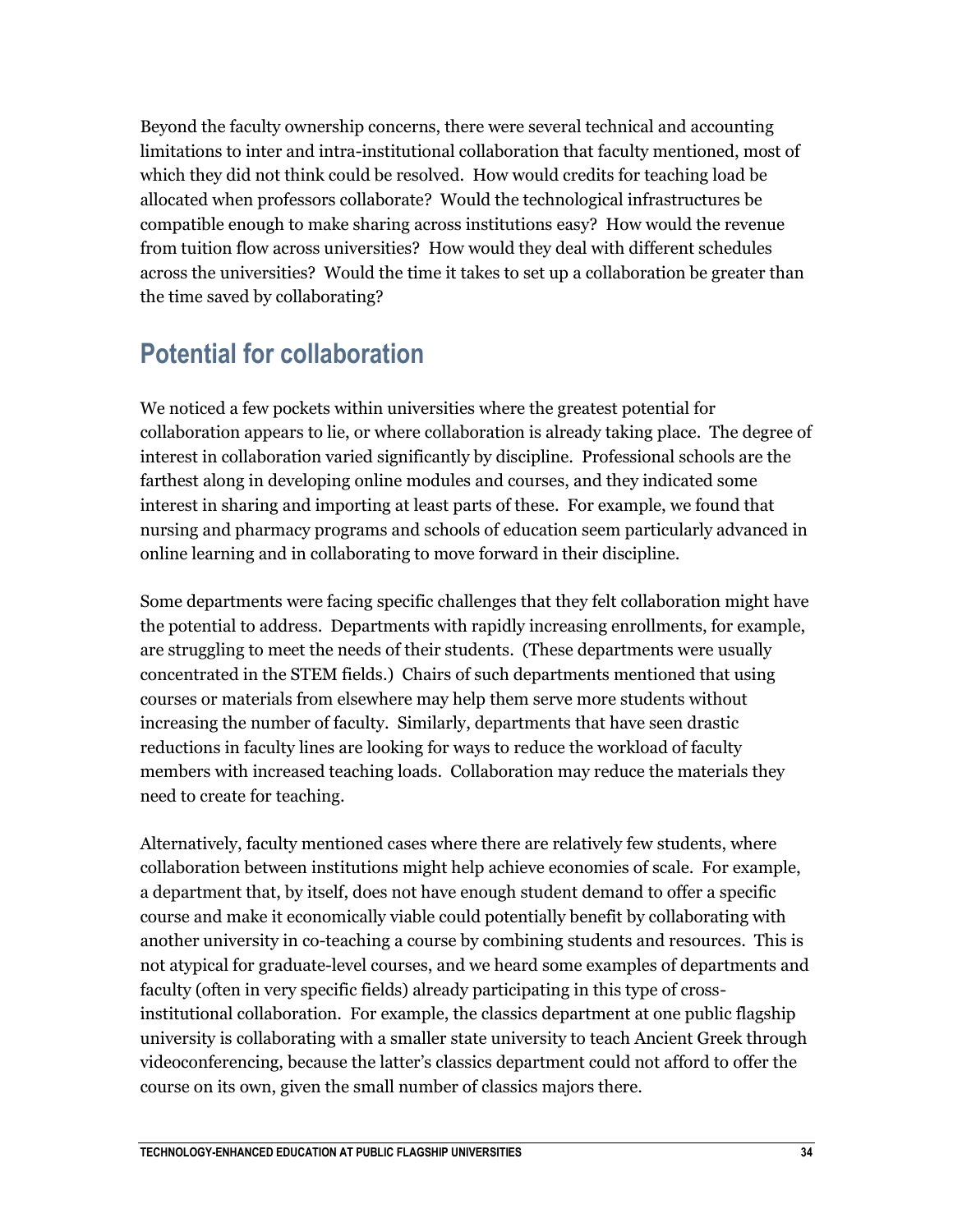These examples of collaboration at the universities we visited usually occurred within regional boundaries and pre-existing networks, or between universities that consider themselves peers. Physical proximity makes collaboration easier. Certain campuses are so close together that it has been easy for faculty from one institution to work with faculty from the other, and for students to go easily from one campus to another. University reputation is also an important factor for faculty when evaluating with whom to collaborate. Many faculty members mentioned that they would want to be careful about identifying the best partners based on shared interests and departmental quality.

Collaboration is most evident on campuses that are part of the Committee on Institutional Cooperation (CIC), a consortium of the Big Ten member universities plus the University of Chicago, University of Maryland, and Rutgers University, headquartered in the Midwest. There has been a broad effort across most institutions in the CIC to share courses in the rare languages; students can take courses from elsewhere online when these courses are not offered at their own institution. Members of the Big Ten have met in disciplinary or administrative groups for many years, and the personal trust relationships that have developed have led to a high level of information-sharing and some collaborative projects. Faculty also mentioned the Great Plains Interactive Distance Education Alliance (GPIDEA), which is a partnership of twenty public institutions that offer online courses primarily in agriculture and human sciences. A few faculty members at institutions we visited are active in this consortium, although most mentioned the challenges they faced and were skeptical about the potential to do something similar on a larger scale. One university expressed interest in further collaboration; its English department has an enormous workload in teaching writing courses for all students on campus, and the faculty would be greatly interested in using modules created by other Public Flagship Network institutions just to manage the workload.

### **Types of collaboration and faculty interest**

Across the board, the greatest interest in collaboration was in sharing information on best practices for technology-enhanced education, as opposed to sharing content. Faculty mentioned that lack of information on online learning and the difficulty in creating online and technology-enhanced courses are major impediments to their adoption. They think it would be most helpful to know what others are doing and how they are achieving success with technology-enhanced education. There is also some willingness to share some of the materials and tools that have enabled others to use technology to enhance their teaching. However, it is important to most faculty that they be able to customize their courses and choose how to use the available materials. For this reason, there was little interest in sharing full courses for undergraduates. There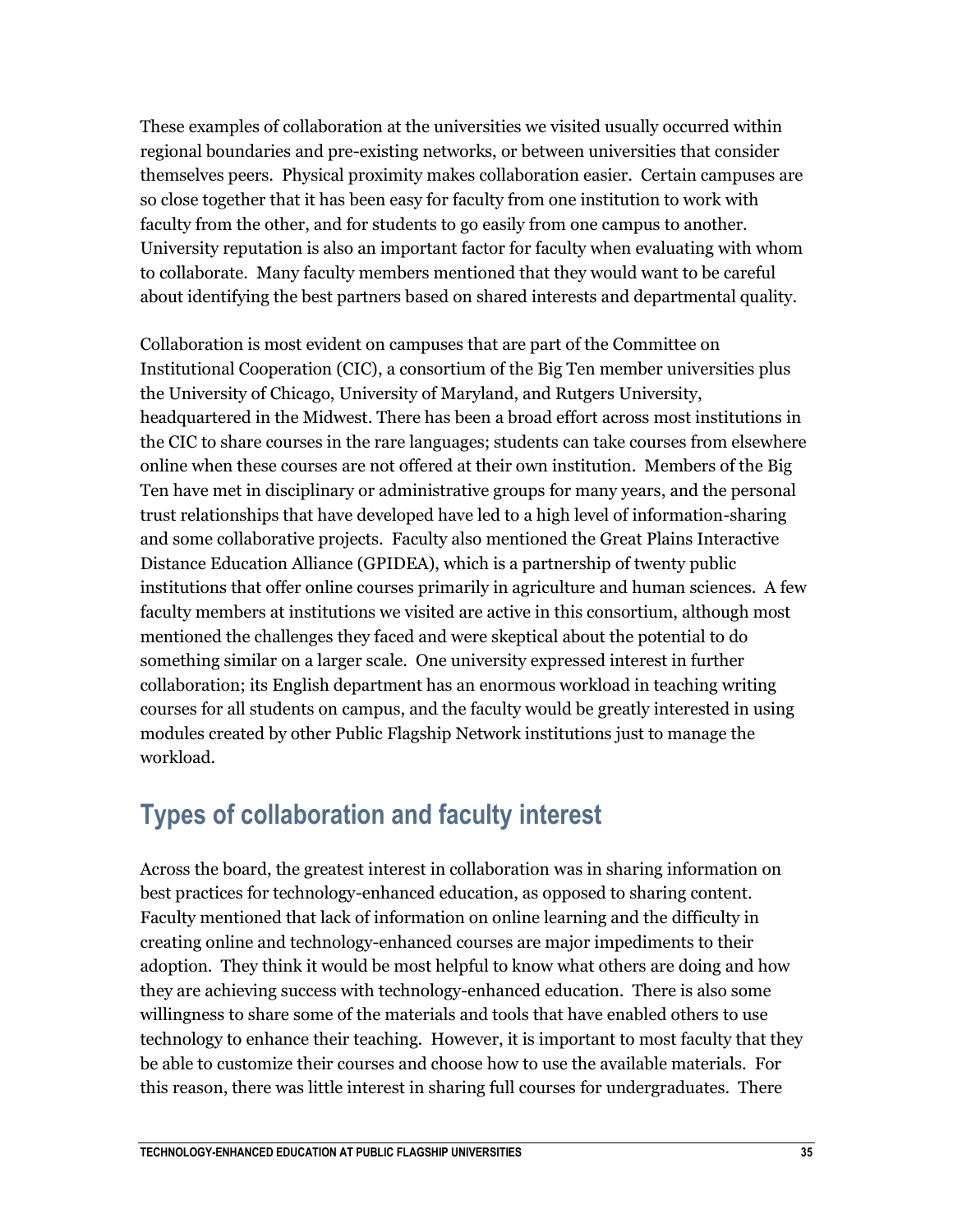was modest interest in sharing specialized graduate courses, and possibly upper-level undergraduate courses, when the university does not have the particular faculty expertise. The general belief was that the introductory courses varied too much by institution and that they would be hard to standardize because of requirements for subsequent courses.

#### Innovative example

With a dual appointment in psychology and in the learning research and development center of a public flagship, one professor is exploring the use of online tools dedicated to supporting writing education across the disciplines. His most successful project so far is a digital writing tool that has been widely adopted, and has been used in higher education. The tool is a double-blind peer review writing system with additional bells and whistles that encourage students to take it seriously. No grading by an instructor, teaching assistant, or graduate student is required, but instead, an accountability system is embedded into the program. Students are automatically evaluated on the accuracy of their feedback and the helpfulness of their comments. The tool has been demonstrated to improve student outcomes as well as help departments and faculty manage their resources. The professor mentioned that, to the best of his knowledge, the tool has 25,000 users, and it was recently licensed to a startup company.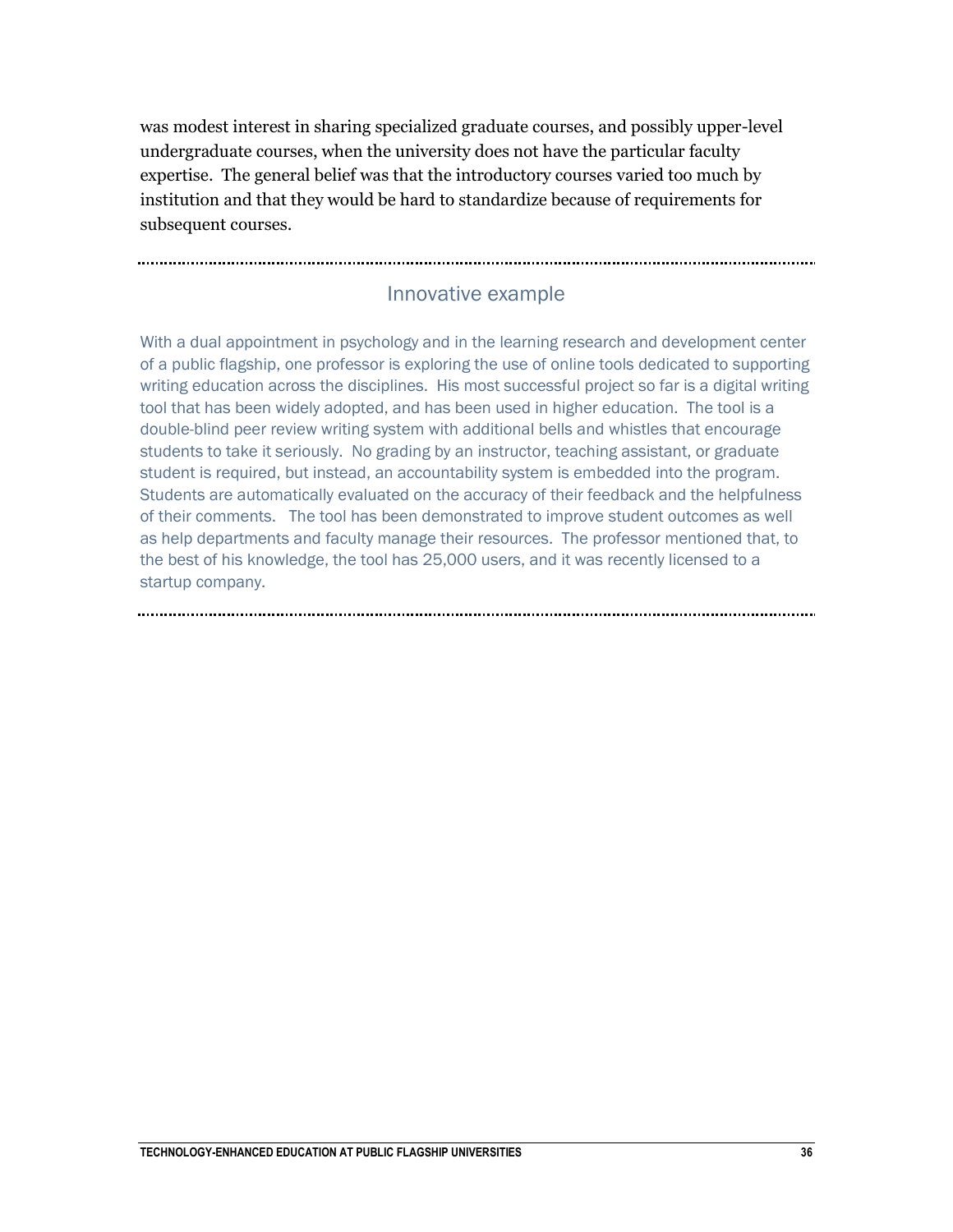## <span id="page-37-0"></span>**Conclusions**

The Public Flagships Network was formed to share ideas, best practices, and policy solutions to common institutional challenges related to educational productivity and excellence. The PFN believes that technology-enhanced education offers great promise for improving student learning, institutional efficiency, and enabling and sustaining new business models that are consistent with the educational and research missions of America's leading public research universities. The opportunities are enormous for this set of prestigious institutions to make real and lasting change, but these changes will need to be bold and purposeful.

Despite budget reduction at the state level and shifts in department budgets from the rise in transfer credits, departments continue to manage themselves in ways that are well known and comfortable. We found that many of the departments have replaced tenure lines with lecturer positions because they can hire several lecturers for the cost of a single tenure-line faculty member. Universities are loathe to interfere with the way departments carry out their obligations, but perhaps the time is right to reward departments that experiment with new business models for their work.

Working with the "coalition of the willing" is the line of least resistance for university administrators, but for broad-based change to occur strategic efforts are needed. The similar challenges faced by the PFN institutions make them prime candidates for finding collaborative solutions and for thinking big. What is clear is that relying on the volunteer efforts of a few faculty with entrepreneurial spirits will not bring the widespread change that is going to be effective in the long run.

While there is a strong realization that change is necessary, institutions are in the early stages of this work, and much more will be required to develop new business models that effectively leverage new technologies to help maintain or improve quality while controlling costs. Especially among faculty who have not experimented with online learning, there is a nearly universal belief that the traditional small class with a professor is the superior method of learning. Many students, while they look for opportunities to transfer credits from less expensive community colleges and take online courses for the sake of convenience, still expect to have a four-year "college experience" on a campus. The traditions of undergraduate education are strong.

However, the mission of the public university is broad. To take a single example, one public flagship university's mission statement asserts that the institution will "transform lives and serve society by educating, creating knowledge, and putting knowledge to work on a large scale and with excellence." Assuming for the moment that the mission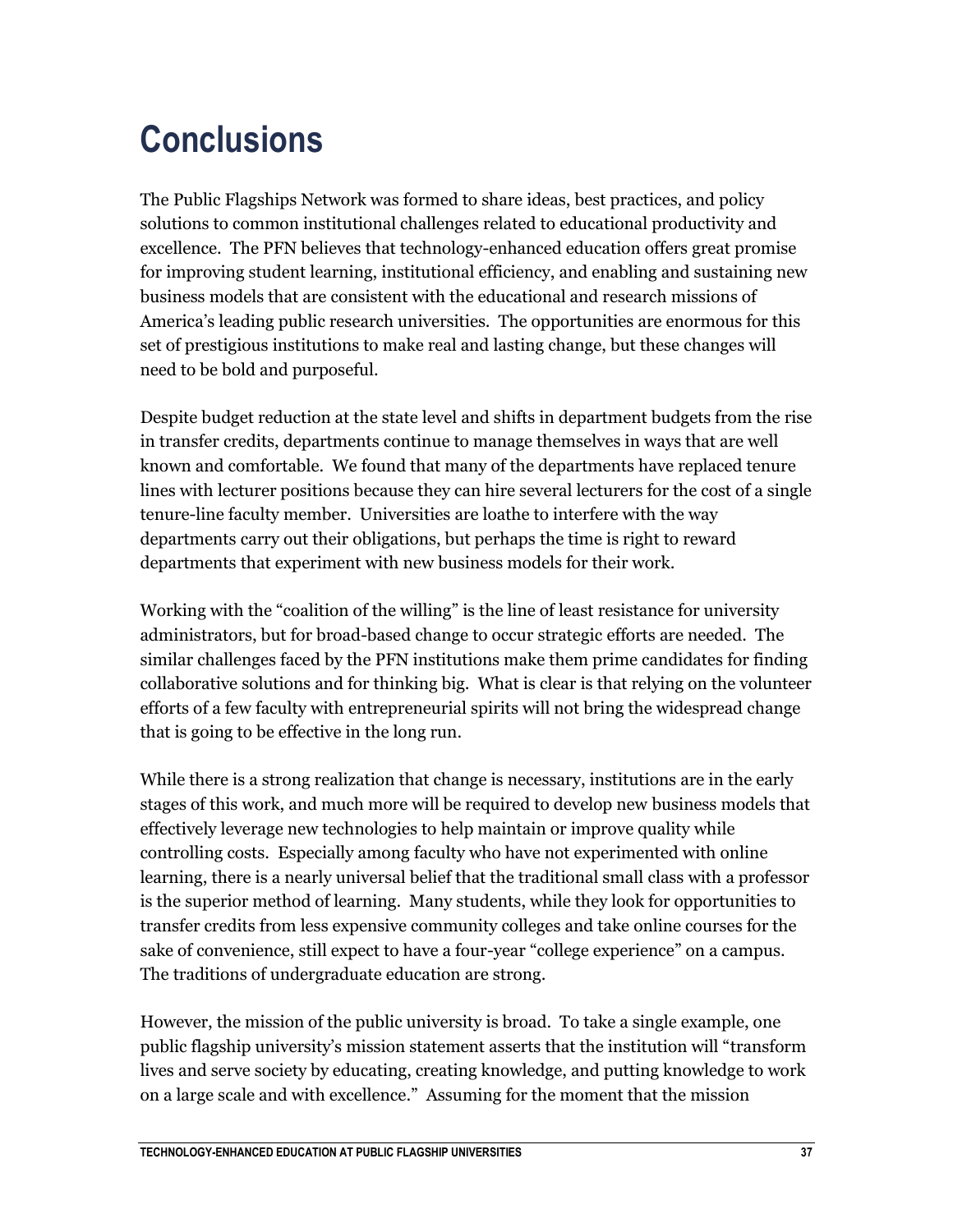statement is meant for vast numbers of people, not simply for the number currently enrolled, technology-enhanced education could offer the greatest promise for meeting the educational part of that mission.

Yet, on the ten campuses we studied, for the faculty, deans, and administrators, worldclass research is what primarily defines the public flagship university. Although all of the institutions are making dedicated efforts to improve the undergraduate experience, faculty are well aware that if they are to receive the benefits of tenure, it will be based on their research capabilities. On every campus, we heard concerns from faculty who would like to experiment with technology-enhanced learning modules for their students, but worried about the investment of time and effort that would be required to begin teaching in an entirely new way. Online learning modules with high production values require additional human capital investments, as well. Faculty need a significant amount of help in producing online content, and they will need technical support and encouragement to do so. Some of the campuses have made progress in this area already by establishing centers to provide this kind of support. Perhaps the flagship institutions can highlight their interest in developing better online learning experiences by giving awards for online teaching, as well as for traditional teaching.

We saw on each campus some extraordinary efforts by individual faculty. Often we learned that the work they are doing is little known, even on their own campuses. We believe efforts within the PFN to highlight and promote successful initiatives would be helpful to many faculty. For many, just seeing examples of the work others are doing is enough to spark ideas for their own disciplines. Including lecturers who are not tenuretrack in these examples would also help deliver a message about how the university values time spent on these initiatives.

There are some steps that PFN institutions can take immediately to begin to stimulate transformational change:

- 1. Communicate clearly the value of technology-enhanced education to students and faculty while being transparent about both the costs (including the loss of cherished traditional practices) and the true strategic drivers for online learning. A few schools have undertaken broad-based communication efforts on their campuses, but much more is needed. Faculty need to see evidence of successful programs, and they need to understand what the tradeoffs are. Among departments, we noticed that those that were most enthusiastic about experimenting with technology-enhanced education tended to be departments in which colleagues also collaborated with one another and shared best practices (through brown-bag seminars, for example), while the less enthusiastic departments were more likely to emphasize greater autonomy at the instructor level.
- 2. Create clear and meaningful incentives for faculty and departments to innovate with technology. Currently there are clear disincentives for innovation—primarily in terms of the faculty time required and the lack of any "credit" or reward for the efforts of either individual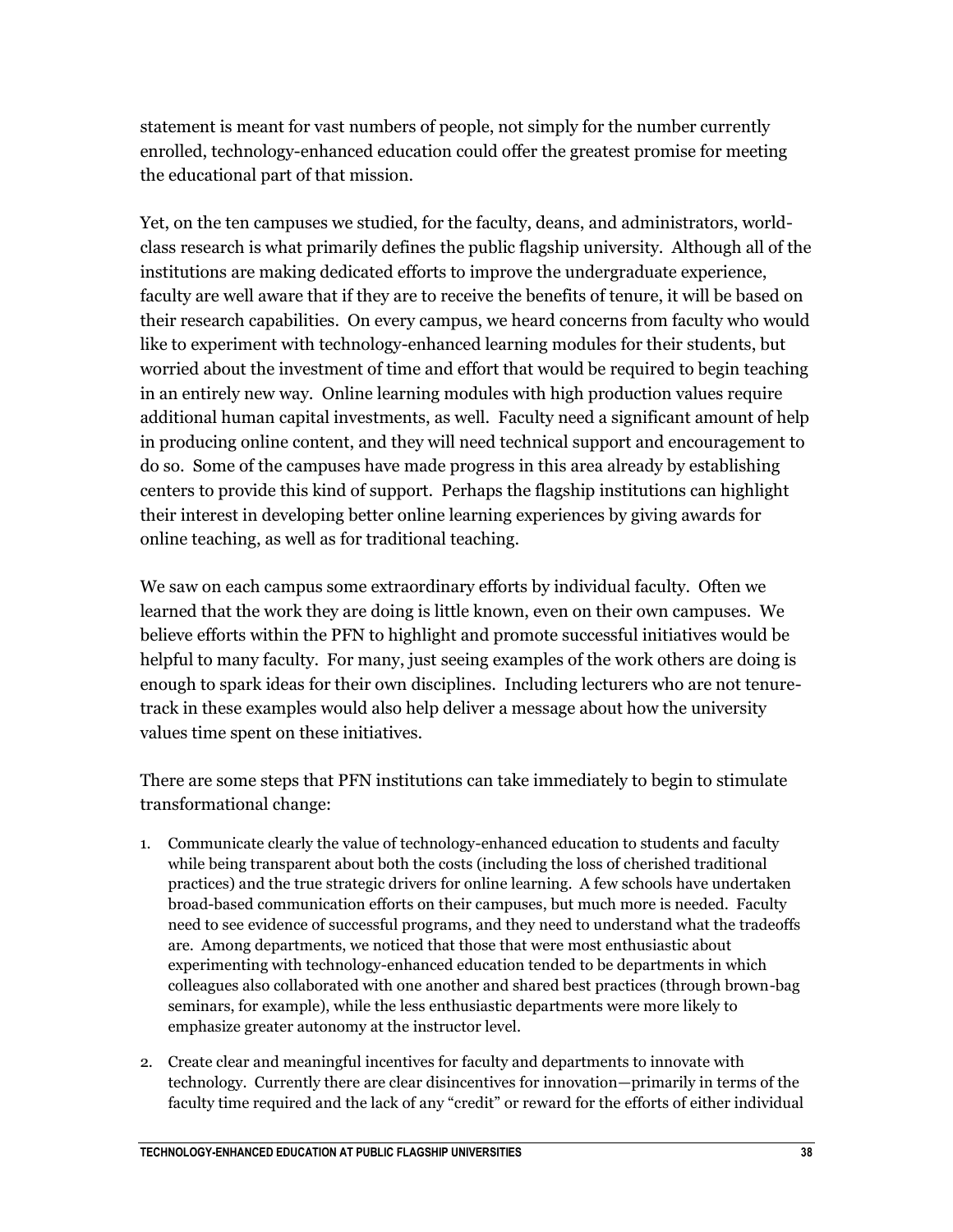faculty members or departments—and the incentives are unclear. Where specific incentives have been offered, often they have been too small to have any meaningful impact. Incentives can be financial (more important for departments than for individuals), but institutions would do well to consider other incentives, such as recognition and respect. It would be especially helpful for institutions to reward departments that encourage professional teachers to create innovative learning materials and to acknowledge these as intellectual contributions. Examples of incentives that appear to have most meaning for faculty include acknowledging a professor's work in innovative teaching methods in online learning in his/her tenure or promotion review; providing course relief for professors who develop online courses; paying professors an additional amount to develop or update online courses; and allowing revenue from online courses in specific situations to flow back to the department. In our visits, we noticed that the departments that were most successful in taking advantage of technologyenhanced education to both enhance teaching and address budget shortfalls were also those that were most entrepreneurial and willing to experiment with different forms of teaching.

- 3. Develop and promulgate clear plans for implementing online learning in both its stand-alone and hybrid forms. Even though any such plan will have to be tentative about many of the details, it can at least set clear goals (i.e., articulate the reasons for implementing online learning), lay out the incentives and rewards that have been constructed for the first phase of the plan, and identify some number of pilot projects. The absence of any clear statement from leadership about what they hope to accomplish makes it easy for everyone else to fill in the blanks based on their own personal biases or, worse, to opt out.
- 4. Provide the resources needed to facilitate an easy transition to online learning. This includes developing the university infrastructure as well as support services that faculty will need. The Public Flagships Network may be able to collaborate on determining the best way to facilitate the transition and to provide some of the resources or information faculty seek.
- 5. All of the public flagship universities recognize the need to re-engineer the teaching and learning production function. This may be an excellent opportunity to develop collaborative programs that help all of these institutions make progress in this area.

The Public Flagships Network could emphasize the value of collaboration by developing a meaningful demonstration project in a core arts and sciences discipline and recruiting five to ten similarly situated institutions from within the PFN membership—institutions that are also similarly inclined to take some risks—into an ad hoc consortium for that project. Possibilities include such service courses as calculus or statistics, or broad foundation courses in fields such as psychology or economics. The goal would be to develop a course or courses that could deliver that portion of the curriculum to all of the campuses in the group in a way that, by virtue of this collaboration, was both more effective and more efficient.

The PFN should also explore whether collaborations among the leaders of campus-wide online instructional technology support would be beneficial. These leaders are wellpositioned to assess what parts of the infrastructure are shareable versus what aspects need to be managed locally. They are also a potentially effective conduit for sharing best practices and examples of successful initiatives.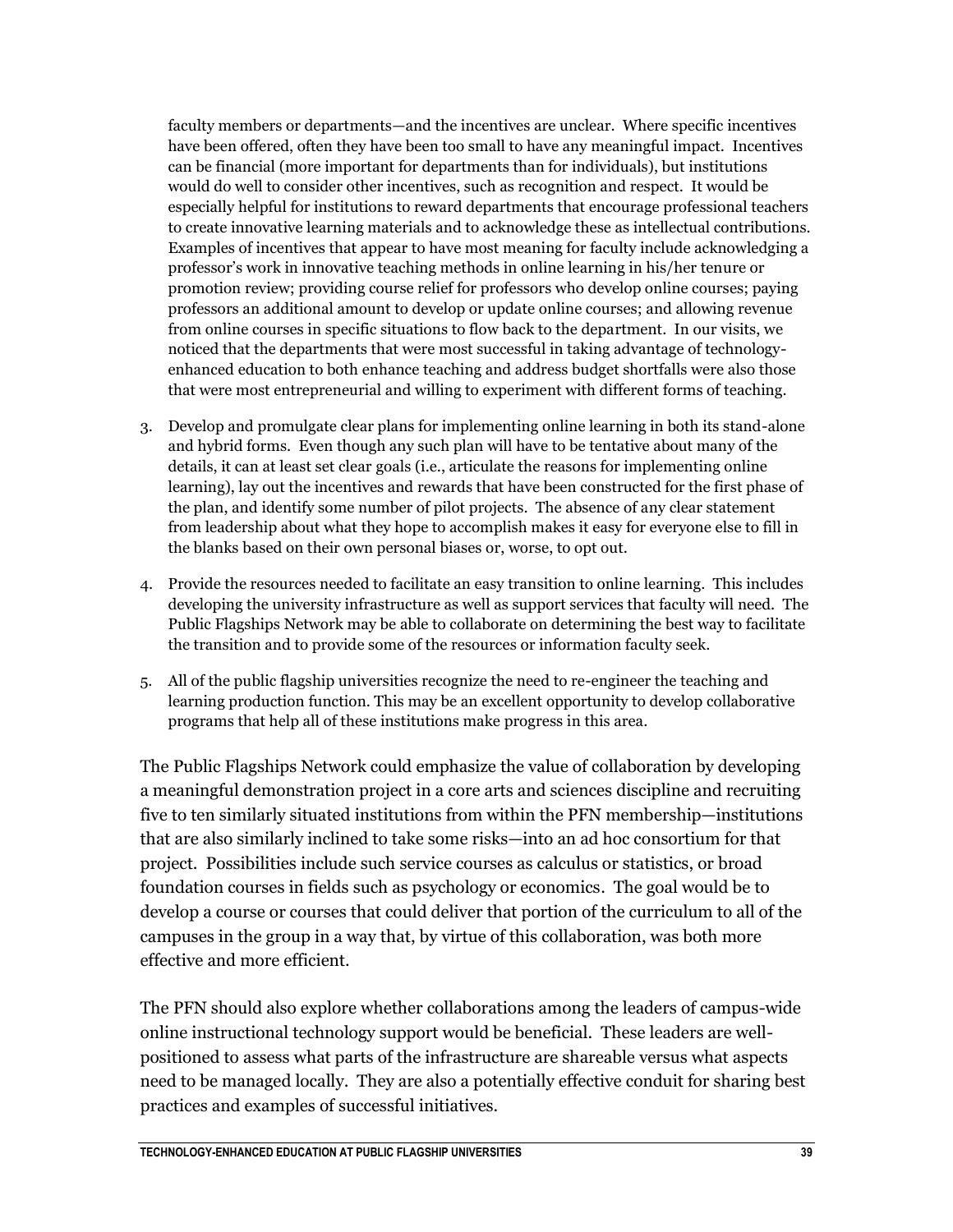Finally, the PFN can also encourage collaboration among financial officers and provosts on these campuses to think collectively about changing business models, to experiment with new models, and to communicate effectively about the results with faculty. Faculty are often isolated from the facts about budgets. They know that budgets are a challenge, but they have little understanding of what the options are, or of how tradeoffs are negotiated.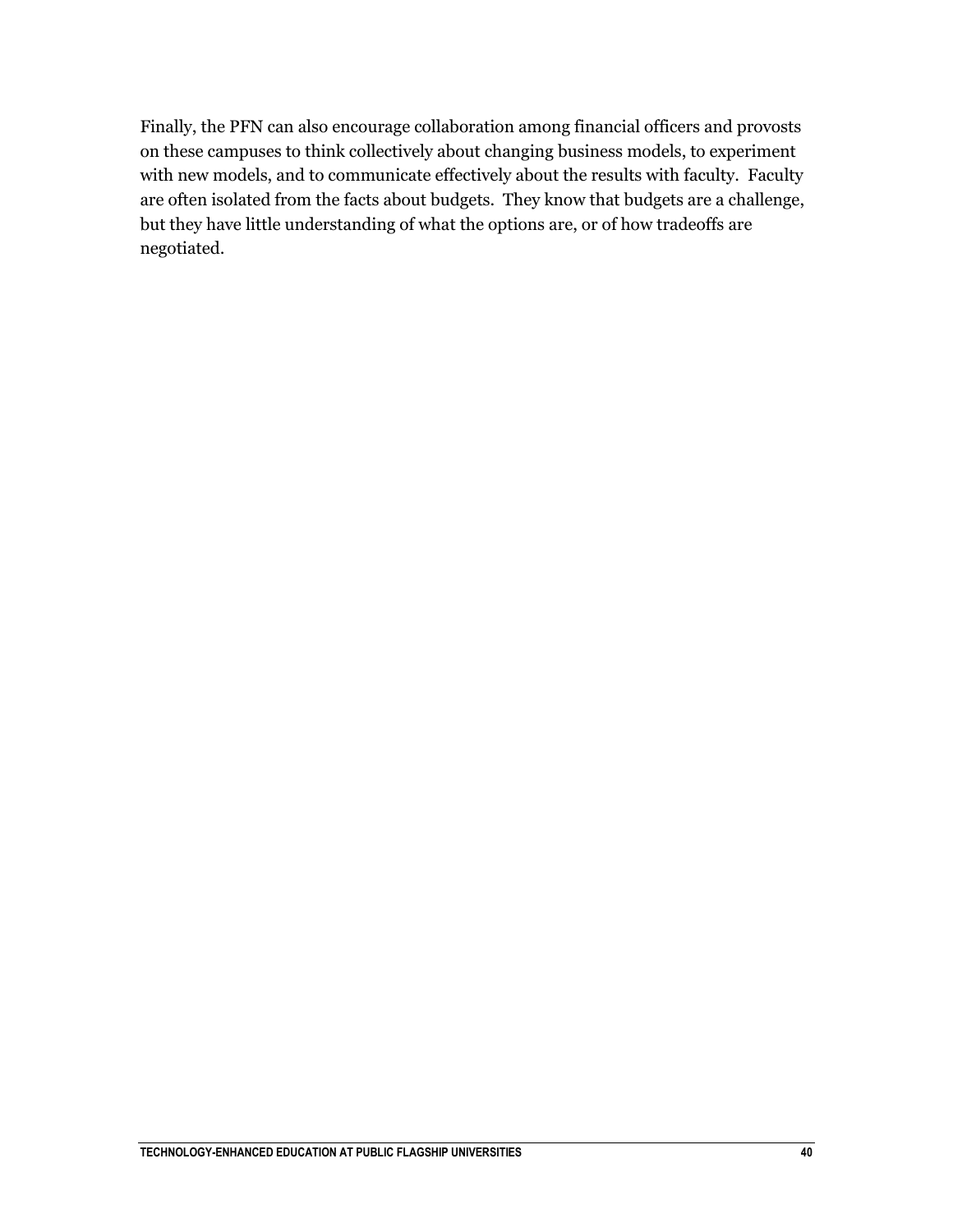## <span id="page-41-0"></span>**The Future Agenda**

The Public Flagships Network is borne of a need to re-think public higher education. This is a herculean task, but by consolidating efforts and learning from one another's successes, this group has the capacity to make real and lasting change. We note that, from our vantage point, it is unusual and important that these seventeen institutions that constitute PFN have already begun these discussions, and there may be benefits in exploring new kinds of cross-institutional collaborations to tackle these challenges. For example, institutions can collaborate in the design of their instructional technology and data infrastructures, to facilitate cross-institutional sharing of content and learning analytics. Some institutions have also begun to collaborate with each other on how they consume and analyze learner data from MOOCs. On the horizon is the question about whether and how institutions might share digital content—not only to leverage each other's resources and distribute the costs of creating content, but potentially to enable new kinds of learning experiences that transcend the traditional limitations of physical campuses.

From our interviews with a wide range of individuals from all ten campuses, we believe these should be the broad areas of focus for PFN over the next few years:

- 1. The current situation at the PFN institutions, and universities more broadly, suggests the need for re-thinking and re-engineering the educational production function. By thinking and working together, the PFN institutions can test and create new methods for redesigning learning methods and achieving cost reductions in higher education.
- 2. There is an inescapable tension between the need for a somewhat centralized approach to technology-enhanced education, with a clearly defined set of expectations and incentives, and respect for the insights of the faculty members. Few presidents want to upset the balance in shared governance and are questioning how to move forward. Discussions that take place within the context of PFN should help diminish the personal concerns and allow administrators and faculty to focus on the broad issues.
- 3. Technology-enhanced education raises several important questions about intellectual property and it is a generally uncharted territory. Significant work needs to be done in this area and PFN institutions can benefit by working collectively on identifying these issues and determining ways to address them.
- 4. Across these universities there is a trend toward less reliance on tenure-track faculty and more reliance on some mix of lecturers (a professional "teaching staff") and adjuncts. Universities are compelled to address evolving—and needed—changes in staffing patterns and the PFN should discuss the right balance for sophisticated research institutions of the 21st century.